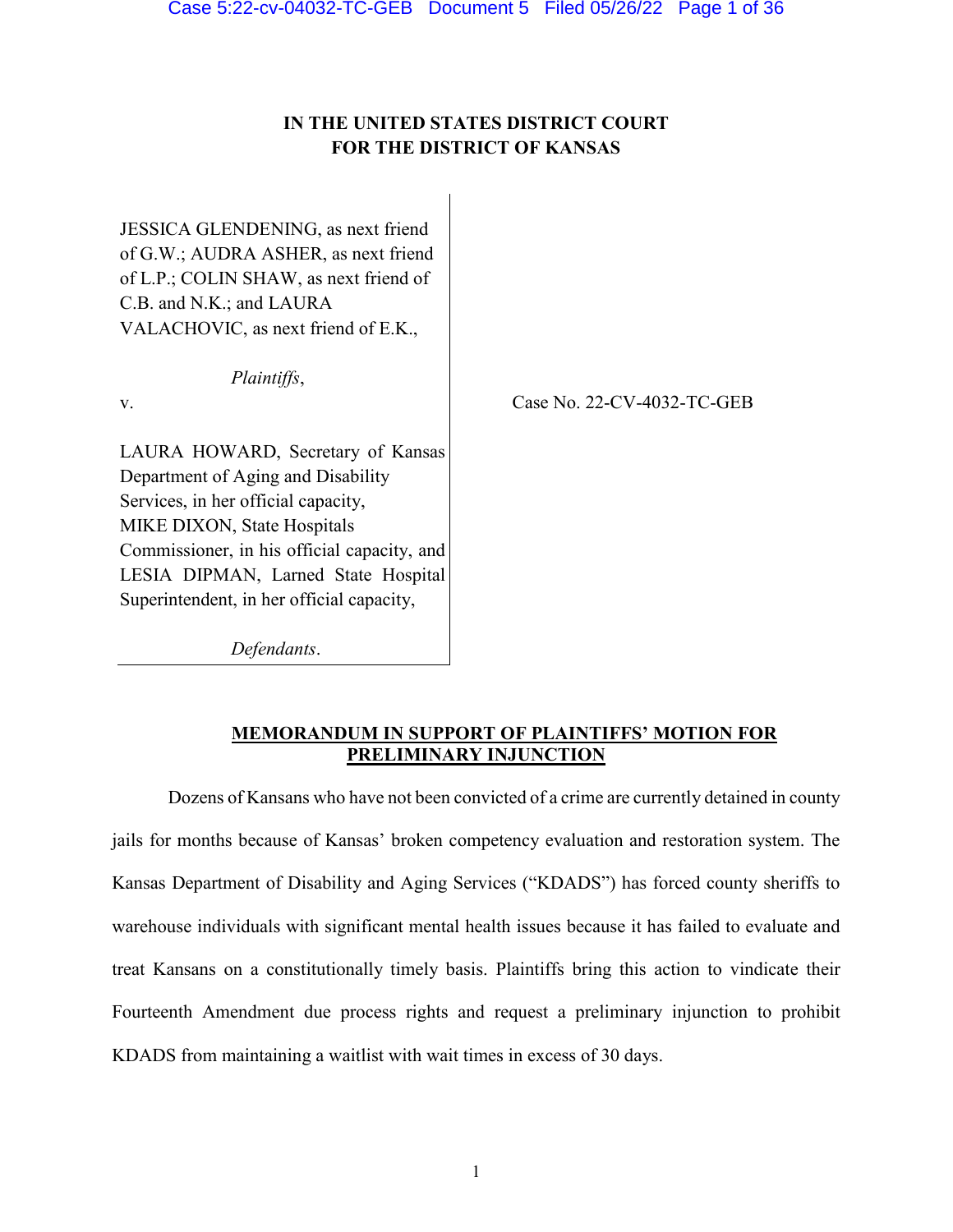#### Case 5:22-cv-04032-TC-GEB Document 5 Filed 05/26/22 Page 2 of 36

Kansans charged with crimes must be mentally competent to stand for trial. Pursuant to K.S.A. § 22-3302, KDADS must provide competency evaluations to charged individuals if the presiding judge finds reason to believe the individual is incompetent to stand trial. Then, if a charged individual is found incompetent to stand trial, KDADS must provide further evaluation and treatment until they are restored to competency. K.S.A. § 22-3303.

KDADS evaluates the competency of individuals charged with crimes and, when necessary, administers competency restoration treatment at Larned State Hospital ("Larned"). However, Larned is unable to timely provide these services to individuals requiring evaluation and treatment. The current wait time for a competency evaluation or treatment bed at Larned is 11 months. While they wait for competency evaluation or restoration treatment at Larned, people who have been charged but not convicted of a crime languish in county jails—often without any medical treatment—for periods that can exceed the time they would spend in jail or prison if convicted. By failing to provide timely competency evaluations and restoration treatments for individuals across the state, KDADS is flagrantly violating these individuals' procedural and substantive due process rights and their right to be free from cruel and unusual punishment under the United States Constitution.

Dr. Joel Dvoskin, an esteemed expert psychologist who regularly consults on the provision of mental health services in criminal justice settings and who has served as a monitor in federal court settlement agreements regarding the treatment of mentally-ill individuals incarcerated in state facilities, has opined that Kansas' wait list is an "outlier" among the 50 states in terms of the length of time detainees are forced to languish in county jails before receiving competency evaluation and restoration treatment. Ex. 1, Report of Dr. Joel Dvoskin (hereinafter "Dvoskin Rep.") at 13. Dr. Dvoskin opined that the wait list to enter Larned exacts a serious toll on detained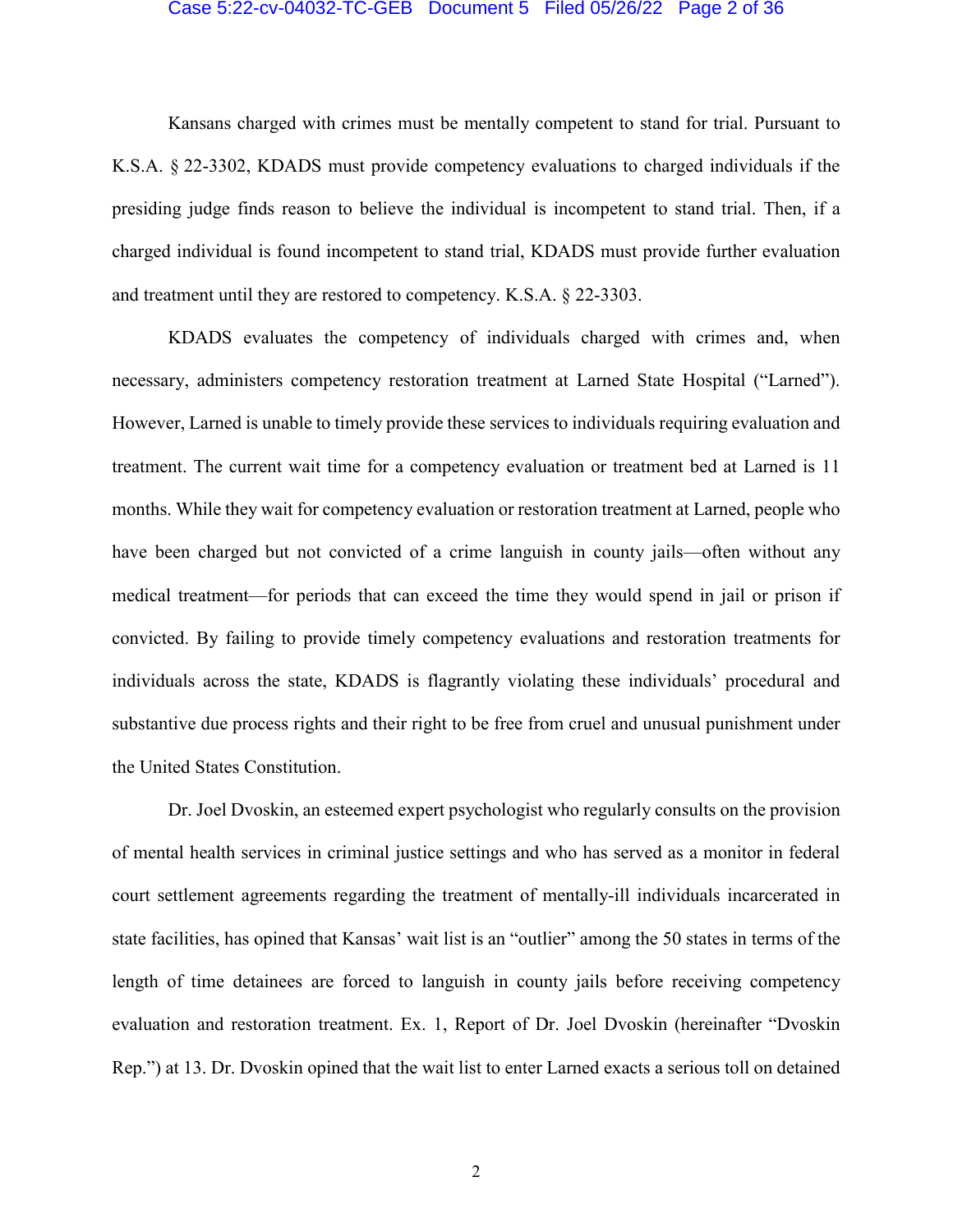### Case 5:22-cv-04032-TC-GEB Document 5 Filed 05/26/22 Page 3 of 36

individuals, since "psychotic pretrial detainees are likely to remain psychotic longer if housed in a jail than if housed in a modern, competently run psychiatric hospital." *Id.* at 11. He has further opined that "[w]aiting lists for evaluation are inexcusable, as these evaluations can be provided regardless of the person's location by contracting with forensic mental health professionals (FMHPs)." *Id.* at 12. Moreover, Dr. Dvoskin described how the delays cause great harm to the incarcerated individuals by "allowing [them] to languish in stressful and often frightening jails" where their mental illness is "likely to get worse, in many cases adding considerable time . . . to the process of restoring competency." *Id.* at 5. He noted the delays "also cause harm to the jails that are ill-equipped to safely house and treat people with serious mental illness." *Id.* at 5.

Moreover, Dr. Dvoskin rejected the State's presumed justifications for the wait list, including a lack of providers to staff Larned, and/or a lack of funds to run Larned at full capacity. As Dr. Dvoskin detailed:

The number of psychologists and psychiatrists who are willing to provide these evaluations is directly correlated with the amount of money they are offered for each evaluation. Considering the massive savings that have likely accrued because of Larned's reduced operating capacity, expense is no excuse.

*Id.* at 12. Dr. Dvoskin recognized that there are many options at KDADS' disposal for resolving the unconstitutional wait times for bed space at Larned.

Notably, in the 2022 legislative session, the Kansas State Legislature reformed K.S.A. §§ 22-3302 and 3303 to expand the number and type of facilities that could conduct competency evaluations and restoration treatment.<sup>[1](#page-2-0)</sup> Governor Kelly signed these reforms into law on April 18, 2022. However, the implementation plan for the legislation remains unclear, and it is unclear what impact, if any, the reforms will have on wait times for beds at Larned, in part because the legislative

<span id="page-2-0"></span> <sup>1</sup> *See* House Bill 2508 (eff. July 1, 2022), available at

http://www.kslegislature.org/li/b2021\_22/measures/documents/hb2508\_enrolled.pdf.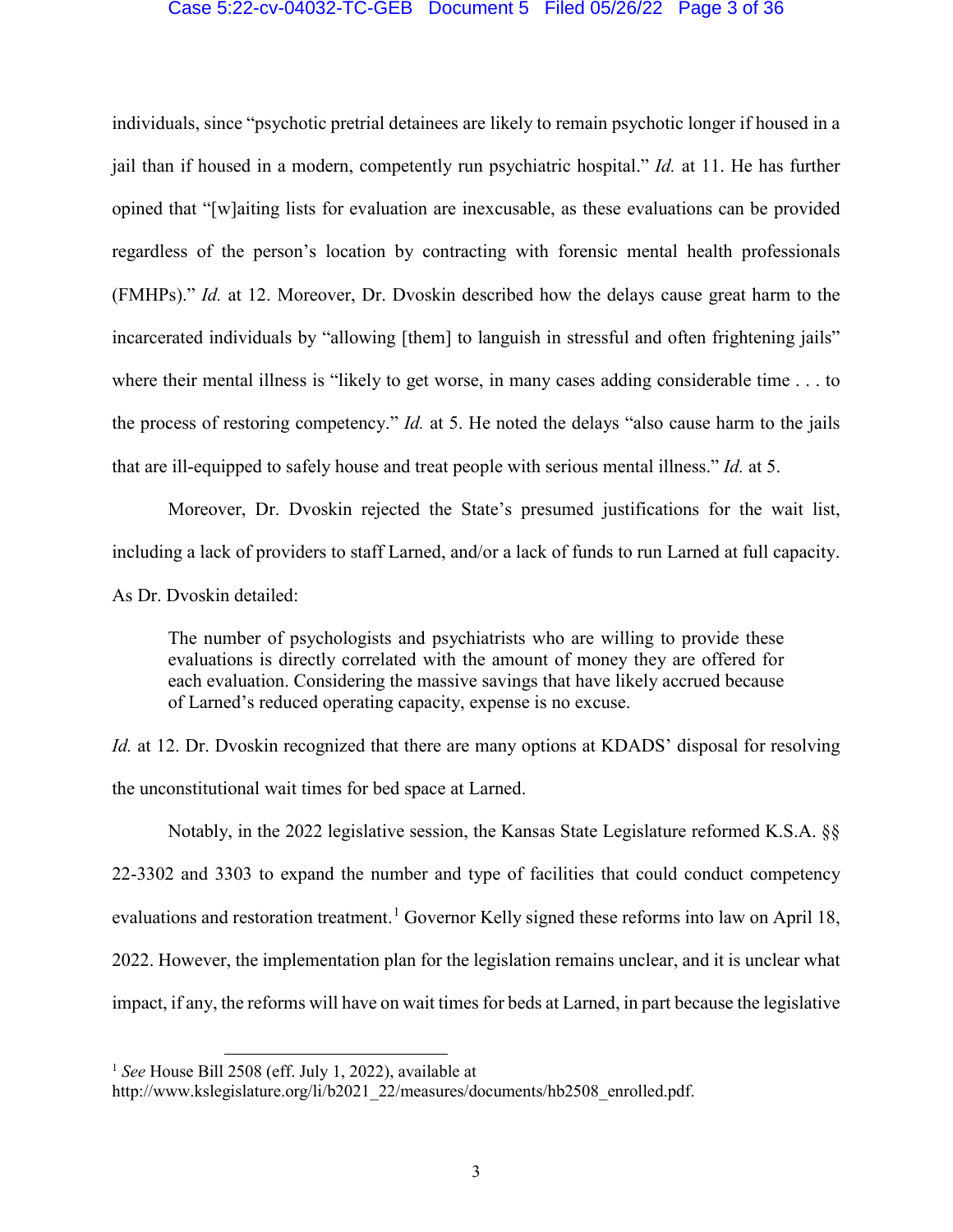#### Case 5:22-cv-04032-TC-GEB Document 5 Filed 05/26/22 Page 4 of 36

reforms still give KDADS and the courts wide discretion regarding how to utilize these new options. *See* Ex. 1, Dvoskin Rep. at 6 (noting that H.B. 2508 gives KDADS "some additional freedoms" regarding where to place individuals in need of competency evaluations and restoration treatment, but reduction in wait times will depend on "how these freedoms are exercised"). The legislative reforms therefore represent an incomplete and speculative solution to the unconstitutional wait times currently in place, a harm that demands immediate redress.

Plaintiffs, who are Kansans charged with crimes awaiting either competency evaluations or competency restoration treatment before they stand trial, bring this class action lawsuit to vindicate their rights as well as the rights of other similarly situated individuals languishing in county jails across the state. While this lawsuit is pending, Plaintiffs seek a preliminary injunction preventing Defendants from maintaining a waitlist with unconstitutional wait times and ordering Defendants to develop and implement a remedial plan to bring wait times for competency evaluations and competency restoration treatment within constitutional limits. Every factor the Court considers when determining whether to grant a preliminary injunction weighs in Plaintiffs' favor. First, Plaintiffs are likely to succeed on the merits of their claim. Second, KDADS' ongoing statutory and constitutional violations are causing irreparable harm to Plaintiffs, who suffer each day in county jail as they wait for evaluation or treatment at Larned. Third, Plaintiffs' ongoing injury greatly outweighs whatever minimal damage the Defendants may suffer by complying with the Constitution. Finally, the injunction—if issued—would further the public interest. Because every preliminary injunction factor weighs in Plaintiffs' favor, Plaintiffs respectfully ask the Court to issue a preliminary injunction that would require Defendants to cease their categorically unconstitutional conduct.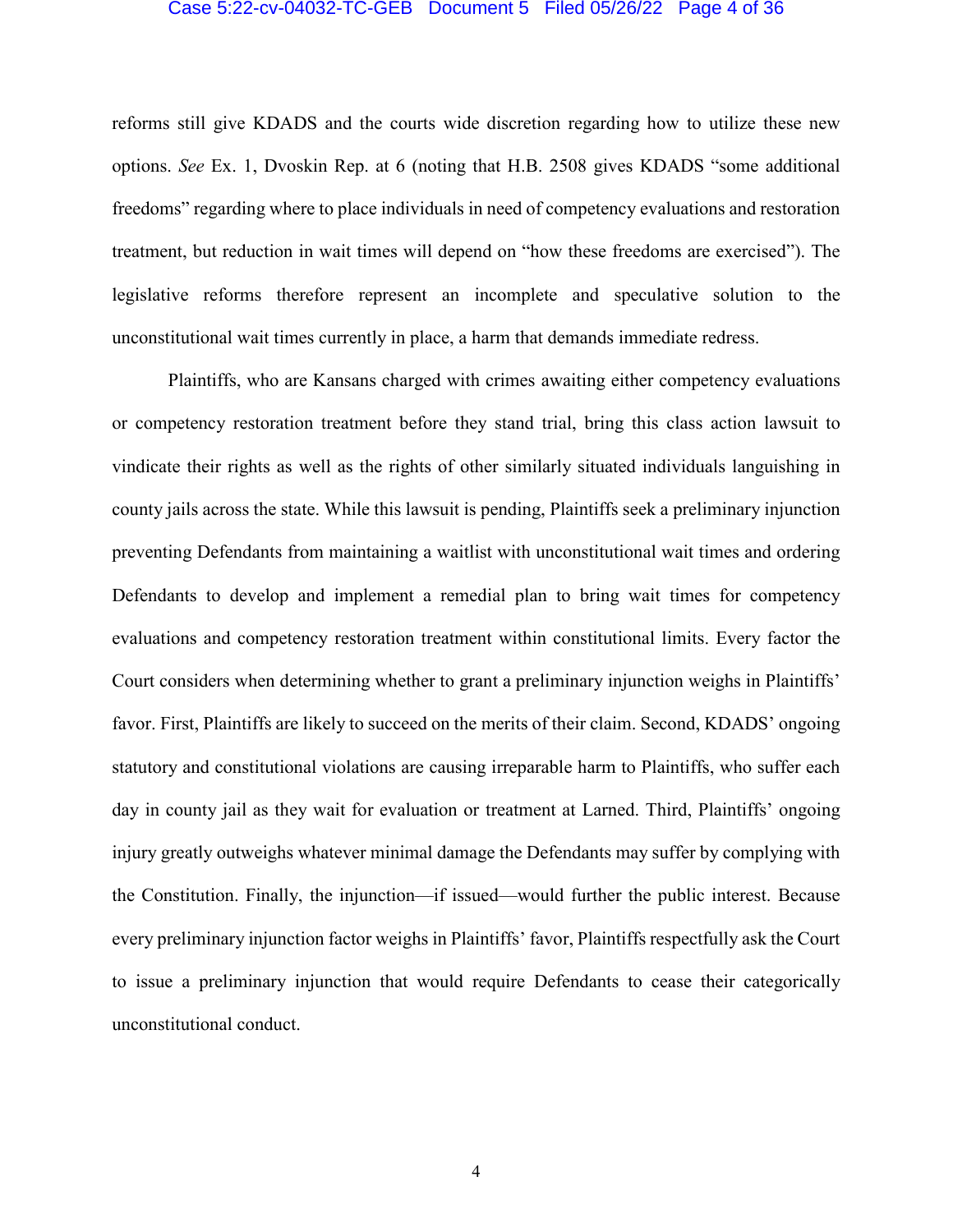## **I. FACTUAL BACKGROUND**

Under Kansas law, an individual charged with a crime, their counsel, or the prosecuting attorney can request a determination of the person's competency to stand trial. *See* K.S.A. § 22- 3302(1). If, upon that request or the judge's own knowledge and observation, the judge finds reason to believe the person is incompetent to stand trial, then the court will suspend the criminal proceedings and conduct a hearing to determine the person's competency. *Id*. In advance of that hearing, the court can order a psychiatric or psychological examination of the person. *See generally*  K.S.A. § 22-3302. In practice, courts generally order that the local correctional authority transfer the defendant to Larned for the evaluation. If, following the competency evaluation, the court determines that the person is not competent to stand trial, the court will order the person back to Larned for competency restoration treatment. *See* K.S.A. § 22-3303. These statutes do not provide deadlines mandating how quickly competency evaluation and restoration must begin to take place.

According to KDADS, Kansans can wait up to 11 months for admittance to the forensic unit at Larned, the only unit where individuals facing criminal charges undergo competency evaluation or receive competency restoration treatment. For example, on July 6, 2021, the court ordered that L.P. undergo competency restoration at Larned pursuant to K.S.A. § 22-3303, and L.P. was subsequently placed on the waitlist for a bed at Larned. *See* Ex. 2, Decl. of Audra Asher ("Asher Decl."), ¶ 5. That was nearly 11 months ago. Some individuals on the current waitlist for Larned are facing only misdemeanor charges which, by law, can result in sentences of no more than 12 months of incarceration in jail. K.S.A. § 21-6602(a). Many others are facing low-level felony charges which, by law, can result in sentences of no more than 18 months of incarceration. As such, individuals in some instances are spending more time detained in jail awaiting a competency evaluation and/or competency restoration treatment than they would spend in jail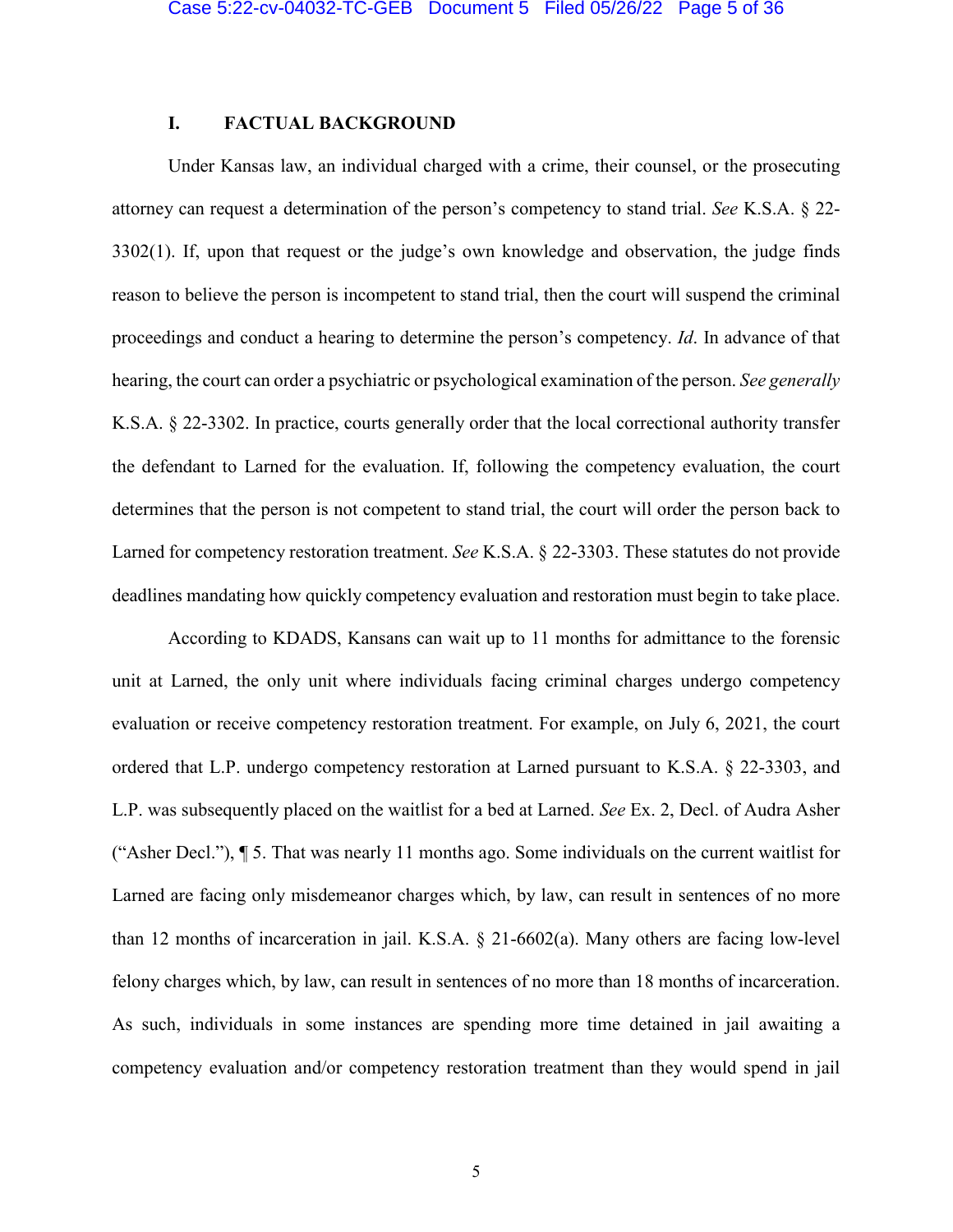#### Case 5:22-cv-04032-TC-GEB Document 5 Filed 05/26/22 Page 6 of 36

and/or prison if they were speedily convicted of their crimes. For example, E.K. faces a criminal threat charge, and if convicted, E.K. would face a maximum sentence of 13 months, but given other circumstances, the sentence would likely be probation. Ex. 3, Decl. of Laura Valachovic ("Valachovic Decl."),  $\P$  5. Yet, E.K. has already been incarcerated for 13 months and counting.

Analysis of data obtained by Plaintiffs' attorneys via a Kansas Open Records Act (KORA) request prior to the filing of this lawsuit showed that in January 2022, Kansans awaiting competency evaluations by Larned under K.S.A. § 22-3302 had been waiting, on average, 133 days. Those awaiting restoration treatment under K.S.A. § 22-3303 had been waiting, on average, 151.9 days. *See* Ex. 4, KDADS Resp. to KORA Request from ACLU of Kansas. [2](#page-5-0) The graph below demonstrates how long individuals have been waiting for a bed at Larned pursuant to K.S.A. §§ 22- 3302 or 22-3303, in 30-day increments, as of January 27, 2022. It illustrates that the wait for a bed at Larned for a vast majority of individuals in need of evaluation is longer than 30 days, and many more people in need of restoration treatment wait even longer for a bed. All of the named Plaintiffs have been waiting for more than 30 days to get into Larned.



<span id="page-5-0"></span><sup>&</sup>lt;sup>2</sup> These numbers are based on an analysis of the wait times provided by KDADS in response to a Kansas Open Records Act Request filed by the ACLU of Kansas. One outlier—an individual awaiting transfer to Larned for over 800 days—was excluded from the analysis, as were all individuals who were currently bonded out of jail and awaiting their evaluations or treatment in non-carceral settings.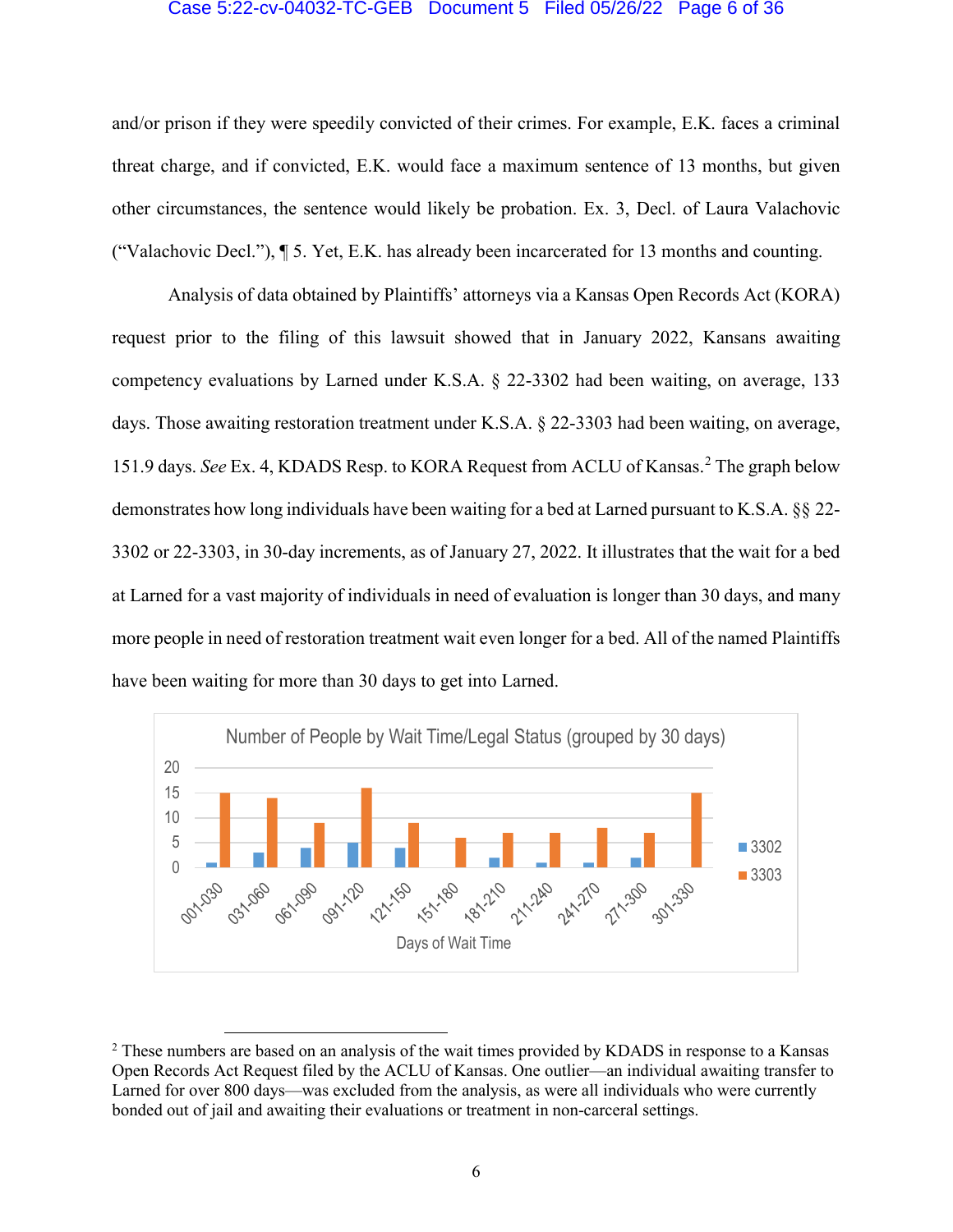## Case 5:22-cv-04032-TC-GEB Document 5 Filed 05/26/22 Page 7 of 36

The Kansas Supreme Court's Ad Hoc Pretrial Justice Task Force found that "[i]t is . . . not unusual (during normal times) for a person to spend more time waiting to go to Larned than the entire sentence the defendant would have been given if the defendant had pled guilty, which is something they are not permitted to do until the competency evaluation is completed at Larned."[3](#page-6-0)

State officials have repeatedly acknowledged the inexcusable lack of capacity at Larned causing the 11-month delay in the provision of mental evaluations and treatment. In 2021, the Governor's Budget Association responded to the crisis by restoring funding for 30 beds in Larned's forensic evaluation and treatment unit. However, KDADS has stated that Larned is not able to fill positions to staff the unit due to high staff vacancy rates.<sup>[4](#page-6-1)</sup> Currently, the forensic unit is operating at reduced capacity. Although there are 120 beds dedicated to this unit, Larned is only filling approximately sixty-five percent of those beds at a time.

Kansas sheriffs have also recognized that this is a significant issue in need of immediate resolution. On October 25, 2021, over 60 Kansas sheriffs sent a letter to Governor Kelly expressing their concern about management and operations at Larned. [5](#page-6-2) This letter cited issues with Larned's

<span id="page-6-0"></span> <sup>3</sup> Kan. Judicial Branch, *Pretrial Justice Task Force Report to the Kansas Supreme Court* <sup>31</sup> (Nov. 6, 2020),

https://www.kscourts.org/KSCourts/media/KsCourts/court%20administration/Pretrial\_Justice\_Task\_Forc e/PJTFReporttoKansasSupremeCourt.pdf.

<span id="page-6-1"></span><sup>4</sup> Scott Brunner, Deputy Secretary for Hospitals & Facilities KDADS, Proponent Testimony HB 2697 – concerning crimes, punishment and criminal procedure; relating to competency to stand trial; mobile competency evaluations, Feb. 17, 2022,

http://www.kslegislature.org/li/b2021\_22/committees/ctte\_h\_jud\_1/misc\_documents/download\_testimon y/ctte  $h$  jud 1 20220217 12 testimony.html.

<span id="page-6-2"></span><sup>5</sup> Jackson Overstreet, *61 Kansas sheriffs call for changes to Larned state hospital admin, process*, KAKE.com, Nov. 4, 2021, https://www.kake.com/story/45125959/61-kansas-sheriffs-call-for-changes-tolarned-state-hospital-admin-process; KAKE News, *Kansas sheriffs send letter to governor asking for changes to KDADS, Larned State Hospital*, KAKE.com, Nov. 3, 2021,

https://www.kake.com/story/45120737/kansas-sheriffs-send-letter-to-governor-asking-for-changes-tokdads-larned-state-hospital.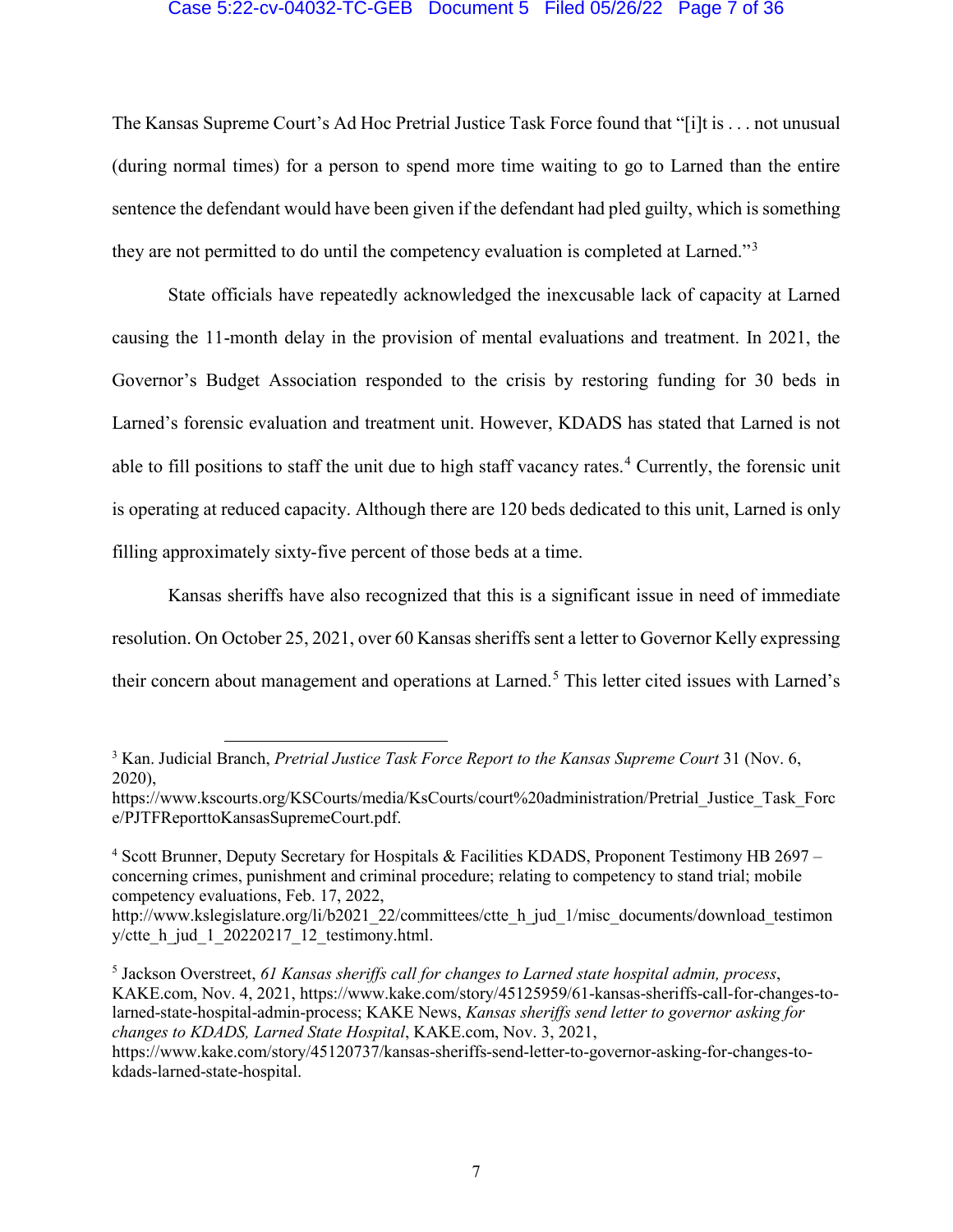## Case 5:22-cv-04032-TC-GEB Document 5 Filed 05/26/22 Page 8 of 36

policies on who is admitted as well as how long it takes to admit individuals in need of care. [6](#page-7-0) The Kansas sheriffs requested major changes be made to Larned's admission process.[7](#page-7-1) Finally, an April 2018 Performance Audit Report stated,

Individuals may have trouble accessing services at the state's two mental health hospitals because of wait times and a lack of bed space. . . . K.S.A. 39-1602(h) requires community mental health centers to screen individuals to determine if they require treatment in a state mental health hospital. Some community mental health centers reported there can be significant wait times for admission to the state hospitals due to long wait lists and a lack of bed space. This means the community mental health center or the jail must potentially provide crisis management and stabilization services instead of an individual receiving the needed care at the state hospital.<sup>[8](#page-7-2)</sup>

County jails are in no position to house severely mentally ill individuals for these extended

periods of time.[9](#page-7-3) Jail conditions can trigger and worsen mental illness.[10](#page-7-4) Confining mentally ill

patients "in close quarters with (and without adequate protection from) large numbers of antisocial

persons with excess time and few productive activities results in bullying and predation." E. Lea

Johnston, *Vulnerability and Just Desert: A Theory of Sentencing and Mental Illness*, 103 J. CRIM.

L. & CRIMINOLOGY 147, 150 (2013). In the words of Dr. Dvoskin, "the vast majority of American

jails have grossly inadequate psychiatric and mental health services, causing inmates to

<span id="page-7-1"></span><sup>7</sup> *Id.*

<span id="page-7-3"></span><sup>9</sup> *Id.* at 9, 29.

<span id="page-7-0"></span> <sup>6</sup> Jackson Overstreet, *61 Kansas sheriffs call for changes to Larned state hospital admin, process*, KAKE.com, Nov. 4, 2021, https://www.kake.com/story/45125959/61-kansas-sheriffs-call-for-changes-tolarned-state-hospital-admin-process.

<span id="page-7-2"></span><sup>8</sup> Performance Audit Report, Legislative Division of Post Audit, Legislature of Kansas, *Community Mental Health: Evaluating Mental Health Services in Local Jails* 23 (Apr. 2018), https://www.kslpa.org/wp-content/uploads/2019/07/1-Final-Report.pdf.

<span id="page-7-4"></span><sup>10</sup> *See* Katie Rose Quandt and Alexi Jones, Prison Policy Initiative, *Research Roundup: Incarceration can cause lasting damage to mental health* (May 13, 2021), https://www.prisonpolicy.org/blog/2021/05/13/ mentalhealthimpacts/.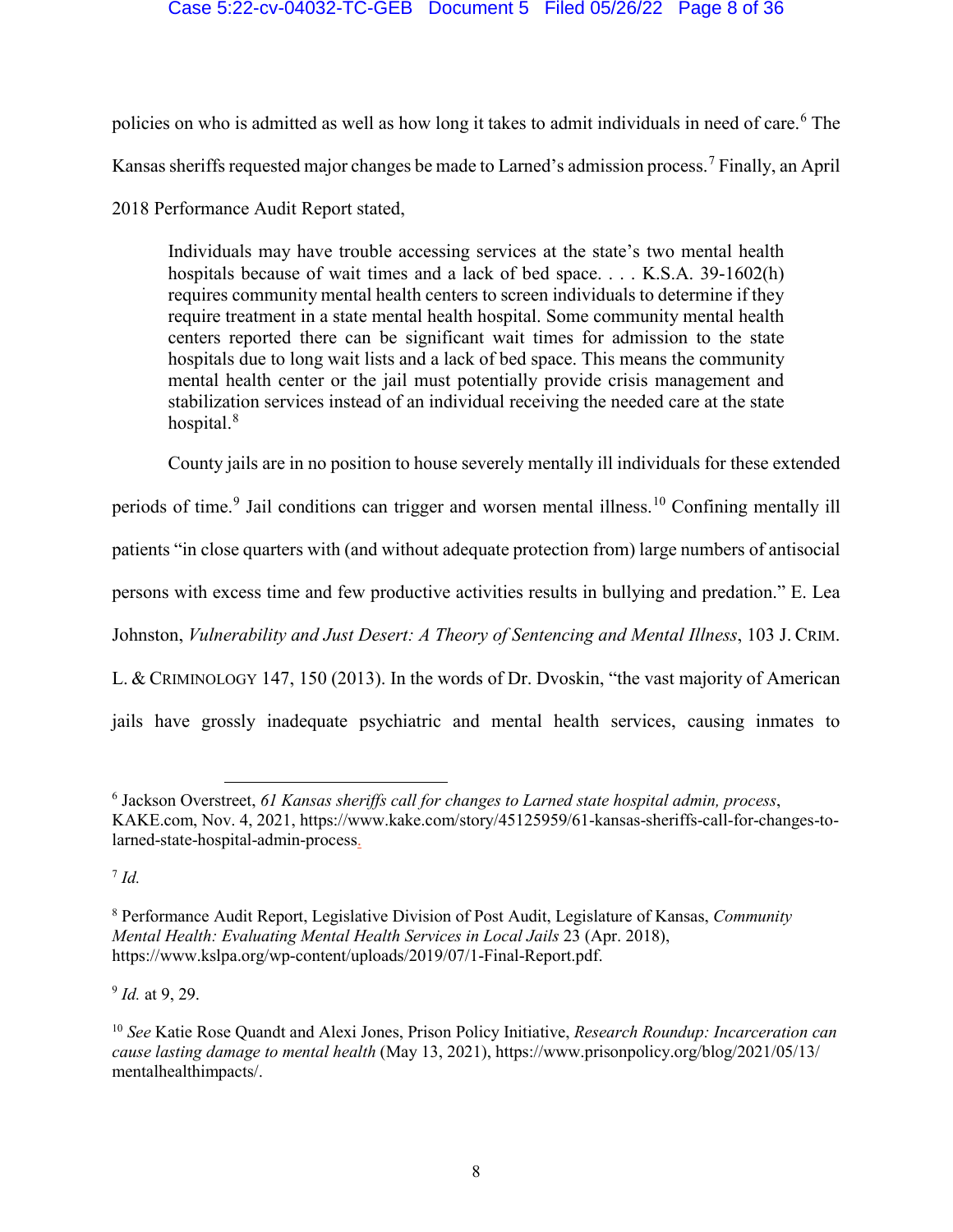## Case 5:22-cv-04032-TC-GEB Document 5 Filed 05/26/22 Page 9 of 36

decompensate even more rapidly." Ex. 1, Dvoskin Rep. at 11. For example, L.P. has decompensated so significantly while waiting for KDADS to provide restorative treatment that he can no longer be brought over to the court for hearings. *See* Ex. 2, Asher Decl., ¶ 8. L.P. is a perfect example of how KDADS' failure to provide restorative care is creating additional barriers for mentally ill people who are trying to navigate Kansas' criminal justice system. Exposure to violence in "jails can exacerbate existing mental health disorders or even lead to the development of post-traumatic stress symptoms like anxiety, depression, avoidance, hypersensitivity, hypervigilance, suicidality, flashbacks, and difficulty with emotional regulation."<sup>[11](#page-8-0)</sup> Moreover, Kansas jails are overcrowded,<sup>[12](#page-8-1)</sup> making an already harmful carceral environment much worse for those experiencing serious mental illness.<sup>[13](#page-8-2)</sup>

Because county jails are not sufficiently resourced or equipped, and their staff are not adequately trained, to provide services for individuals with serious mental illness, county jails often resort to confining individuals with serious mental illness in isolation or solitary confinement, away from the general population, until a bed becomes available at Larned.<sup>[14](#page-8-3)</sup> For

<span id="page-8-0"></span>11 *Id.*

<span id="page-8-1"></span><sup>&</sup>lt;sup>12</sup> *Kansas jail looks at modular units to deal with overcrowding*, Assoc. Press, Nov. 27, 2017, https://apnews.com/article/6e0100481d044b5da2ea304d2356e92d; KAKE News, *Sheriff: Sedgwick County jail is facing overcapacity*, KAKE.com, Jan. 18, 2020,

https://www.kake.com/story/41581561/sheriff-sedgwick-county-jail-is-facing-overcapacity; *Kansas Department of Corrections, Overcrowding issues to continue at state correctional facilities*, June 5, 2019, https://www.doc.ks.gov/newsroom/releases/overcrowding; KSN News, *Overcrowding at the jail: A growing problem during the pandemic*, KSN.com, Aug. 12, 2020.

<span id="page-8-2"></span><sup>13</sup> Quandt and Jones, *supra* n.10.

<span id="page-8-3"></span><sup>&</sup>lt;sup>14</sup> Performance Audit Report, *supra* n.8 at 1, 23 ("A recent survey indicates many jails are not equipped to address the needs of individuals with mental health needs held in those jails;" "The 96 jails across the state are ultimately responsible for inmates' mental health needs while in jail, but jail staff do not have the expertise to provide necessary services.").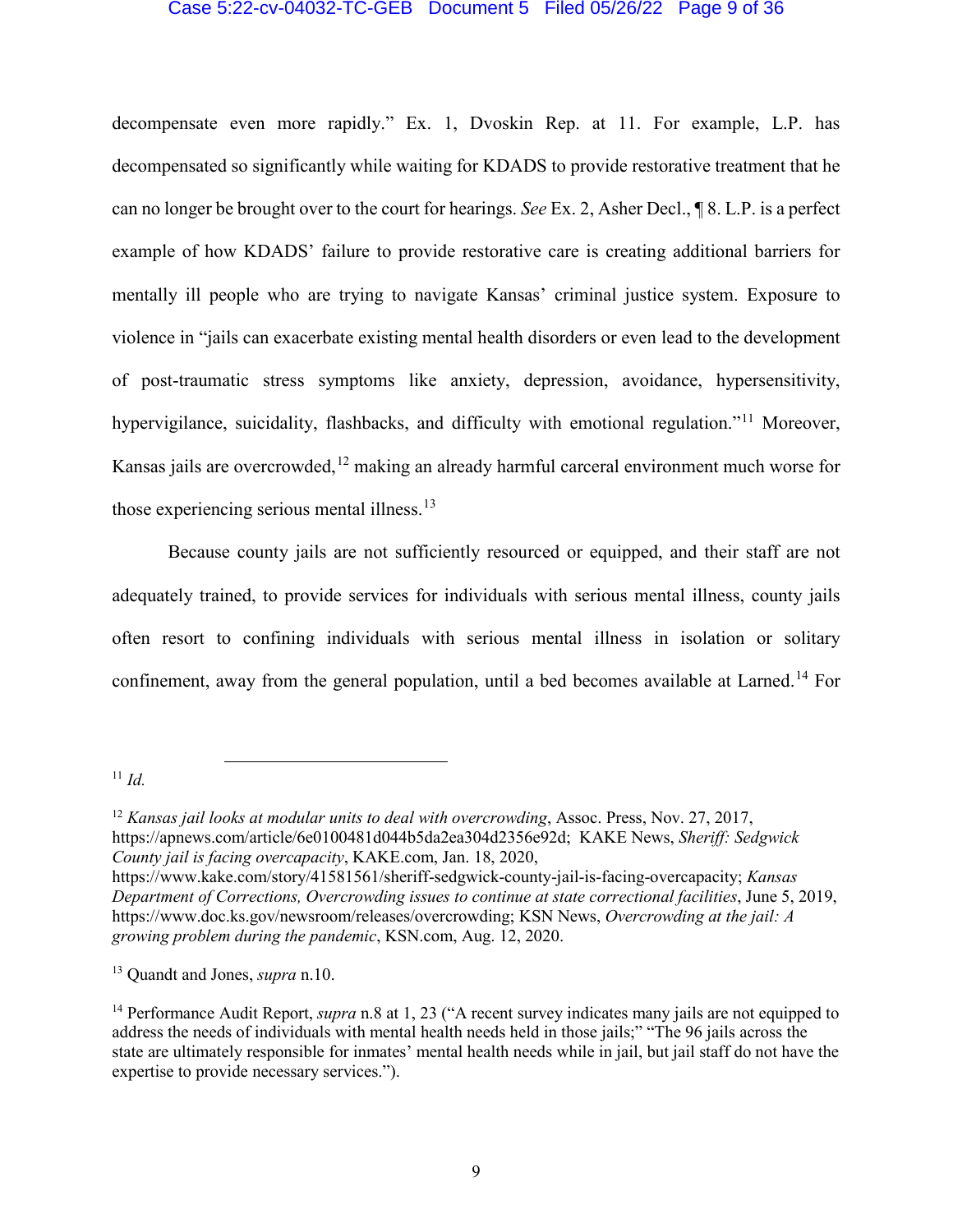## Case 5:22-cv-04032-TC-GEB Document 5 Filed 05/26/22 Page 10 of 36

example, C.B. and N.K. both remain incarcerated at Shawnee County Detention Center, where they are housed in solitary confinement. *See* Ex. 5, Decl. of Colin Shaw ("Shaw Decl."), ¶ 10. Another Plaintiff, E.K., lives in similar conditions at the Douglas County Jail, isolated in either administrative segregation or the jail's medical unit. *See* Ex. 3, Valachovic Decl., ¶ 8.

Solitary confinement in Kansas jails can have a significant and harmful impact on a person's mental health.[15](#page-9-0) The danger that incarceration poses for the mentally ill is greatly exacerbated when they are subjected to solitary confinement. As noted in the Journal of the American Academy of Psychiatry and the Law,

The adverse effects of solitary confinement are especially significant for persons with serious mental illness, commonly defined as a major mental disorder (e.g., schizophrenia, bipolar disorder, major depressive disorder) that is usually characterized by psychotic symptoms and/or significant functional impairments. The stress, lack of meaningful social contact, and unstructured days can exacerbate symptoms of illness or provoke recurrence .... All too frequently, mentally ill prisoners decompensate in isolation, requiring crisis care or psychiatric hospitalization. Many simply will not get better as long as they are isolated.<sup>[16](#page-9-1)</sup>

<span id="page-9-0"></span> <sup>15</sup> *See* Second Amend. Compl. *Scriven v. Sedgwick Cty. Comm'rs, Bd.of et al.*, No. 20-cv-03110 (D. Kansas Nov. 30, 2021), ECF No. 79 (plaintiff with physical disabilities and a traumatic brain injury alleges he was placed on lockdown at Sedgwick County Jail for four days as punishment for asking to get undressed in his ADA-compliant cell instead of where he was directed); Amend. Compl., *Guebara v. Bascue et al.*, No. 19-cv-03025 (D. Kansas Aug. 26, 2019), ECF No. 11 (plaintiff alleges he was placed on lockdown for months at El Dorado Correctional Facility as punishment for requesting medical treatment, causing his health to deteriorate and leading him to attempt suicide); *see also* Noah Taborda, *As immigrant's health deteriorates in Seward County Jail, his wife pleads for mercy*, Kan. Reflector, Mar. 28, 2021, https://kansasreflector.com/2021/03/28/as-immigrants-health-deteriorates-in-seward-countyjail-his-wife-pleads-for-mercy (explaining that after an inmate with mental health issues was transferred to solitary confinement, "his mental health began to deteriorate…[and] he began to suffer from hallucinations and paranoia and began using concerning and suicidal language" before later attempting suicide).

<span id="page-9-1"></span><sup>16</sup> Jefferey L. Metzner and Jamie Fellner, *Solitary Confinement and Mental Illness in U.S. Prisons: A Challengefor [sic] Medical Ethics*, 38 Journal of the American Academy of Psychiatry and the Law Online 104 (March 2010) http://jaapl.org/content/38/1/104, (footnote omitted).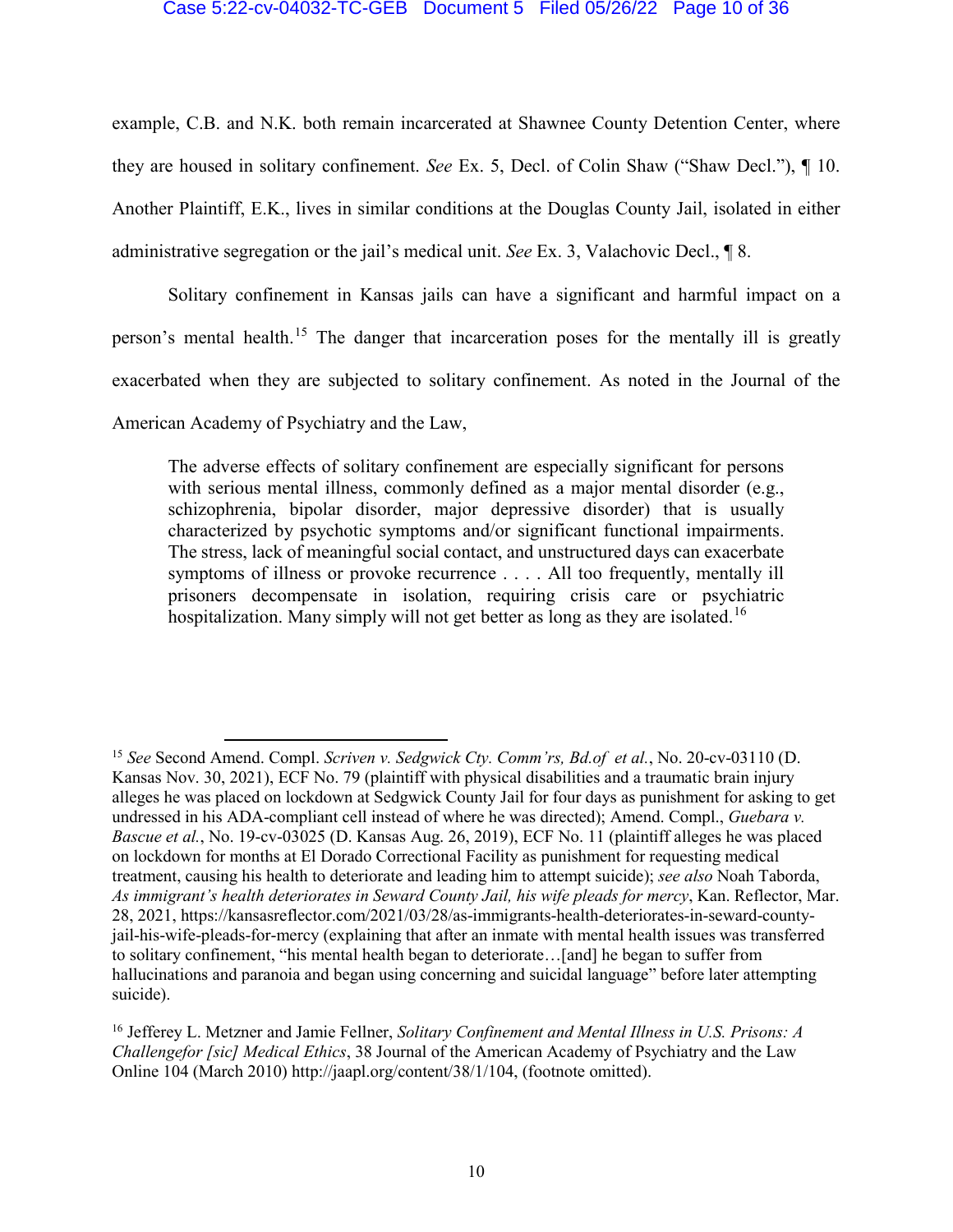## Case 5:22-cv-04032-TC-GEB Document 5 Filed 05/26/22 Page 11 of 36

Indeed, "[t]he shattering impacts of solitary confinement are so well-documented that nearly every federal court to consider the question has ruled that placing people with severe mental illness in such conditions is cruel and unusual punishment in violation of the U.S. Constitution"[17](#page-10-0) and "the United States Department of Justice has found that the practice violates both the federal Constitution and federal statutory law."[18](#page-10-1) The American Psychiatric Association has formally taken the position that "prolonged segregation of adult inmates with serious mental illness, with rare exceptions, should be avoided due to the potential for harm to such inmates."<sup>[19](#page-10-2)</sup>

In other cases, people with severe mental illness—including many Plaintiffs in this case may be housed in medical units, which operate as *de facto* isolation units with little programing, opportunities for recreation, or social interaction. KDADS' delays in providing people treatment

<span id="page-10-0"></span> <sup>17</sup> Am. Civil Liberties Union, *Briefing Paper: The Dangerous Overuse of Solitary Confinement in the United States* 6 (Aug. 2014)*,* https://www.aclu.org/other/stop-solitary-briefing-paper?redirect=criminallaw-reform-prisoners-rights/stop-solitary-briefing-paper; *see also Coleman v. Wilson*, 912 F. Supp. 1282, 1320-21 (E.D. Cal. 1995) ("defendants' present policies and practices with respect to housing of [prisoners with serious mental disorders] in administrative segregation and in segregated housing units violate the Eighth Amendment rights of class members"); *Madrid v. Gomez*, 889 F. Supp. 1146, 1265-66 (N.D. Cal. 1995) (holding prisoners with mental illness or those at a high risk for suffering injury to mental health in "Security Housing Unit" is unconstitutional); *Casey v. Lewis*, 834 F. Supp. 1477, 1549- 50 (D. Ariz. 1993) (finding Eighth Amendment violation when "[d]espite their knowledge of the harm to seriously mentally ill inmates, ADOC routinely assigns or transfers seriously mentally ill inmates to [segregation units]"); *Langley v. Coughlin*, 715 F. Supp. 522, 540 (S.D.N.Y. 1988) (holding that evidence of prison officials' failure to screen out from SHU "those individuals who, by virtue of their mental condition, are likely to be severely and adversely affected by placement there" states an Eighth Amendment claim).

<span id="page-10-1"></span><sup>18</sup> Am. Civil Liberties Union, *supra* n.17, at 7; *see also* Letter from Thomas E. Perez, Assistant Att'y Gen., U.S. Dep't of Justice, Civil Rights Div., to Tom Corbett, Gov. of Pennsylvania, Regarding the Investigation of the State Correctional Institution at Cresson (May 31, 2013), http://www.justice.gov/crt/about/spl/documents/cresson\_findings\_5-31-13.pdf; Response of the United States of America to Defendants' Motion in Limine No.4: To Exclude the Statement of Interest 2-5, *Coleman v. Brown*, Case No. 2:90-cv-0520 LKK DAD PC, Doc. No. 4919 (E.D. Cal. Nov. 12, 2013) (summarizing the United States government's position on the applicability of the Eighth Amendment to the placement of prisoners with serious mental illness in solitary confinement for prolonged periods of time).

<span id="page-10-2"></span><sup>19</sup> Am. Psychiatric Assoc., *Position Statement on Segregation of Prisoners with Mental Illness* (Nov. 2017), https://solitarywatch.org/wp-content/uploads/2018/09/APA-Position-Paper.pdf.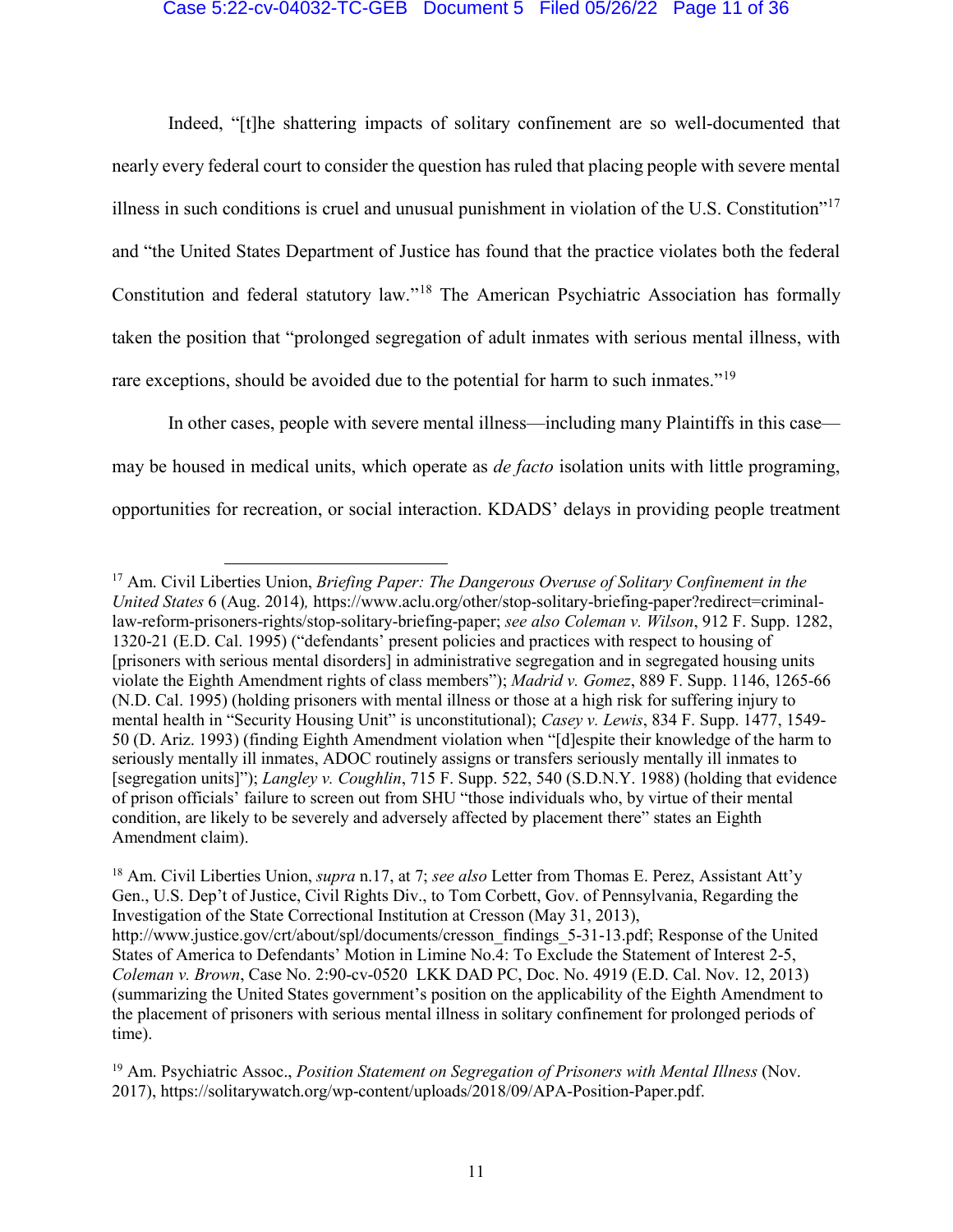#### Case 5:22-cv-04032-TC-GEB Document 5 Filed 05/26/22 Page 12 of 36

therefore creates a Catch-22: there are no suitable, safe, appropriate places in county jails to house those awaiting competency evaluations or restoration treatment services. As a result, people with severe mental illness face housing conditions that range from un-therapeutic and problematic to outright dangerous. Dr. Dvoskin has opined that jails are a particularly "dangerous place for people with serious mental illness" due to the perception that they are unsafe, the general conditions of isolation, a lack of adequate psychiatric care, an intolerance among staff toward minor behaviors associated with psychosis, and the stigmas associated with mental illness that run rampant within the jails themselves. Ex. 1, Dvoskin Rep. at 9.

## **II. ARGUMENT**

Plaintiffs meet the four-prong test for issuing a preliminary injunction under Federal Rule of Civil Procedure 65. As discussed further below, Plaintiffs have shown that: (1) there is a substantial likelihood of success on the merits; (2) they will suffer irreparable injury unless an injunction is issued; (3) the threatened injury outweighs whatever damage the proposed injunction may cause the opposing party; and (4) the injunction, if issued, would further the public interest. *See, e.g*., *Heideman v. South Salt Lake City*, 348 F.3d 1182, 1188 (10th Cir. 2003). Accordingly, this Court should grant Plaintiffs' request for a preliminary injunction.

## **A. Plaintiffs are likely to succeed on the merits of their claims.**

Plaintiffs are likely to establish that Defendants' actions, which violate their substantive and procedural due process rights and subject them to cruel and unusual punishment, are unconstitutional on the merits. In the Tenth Circuit, when a preliminary injunction seeks to mandate action, rather than prohibit it, or change the status quo, the movant must make a "strong showing" that they are likely to succeed on the merits. *O Centro Espirita Beneficiente Uniao Do Vegetal v. Ashcroft*, 389 F.3d 973, 976 (10th Cir. 2004) (en banc), *aff'd and remanded, Gonzales*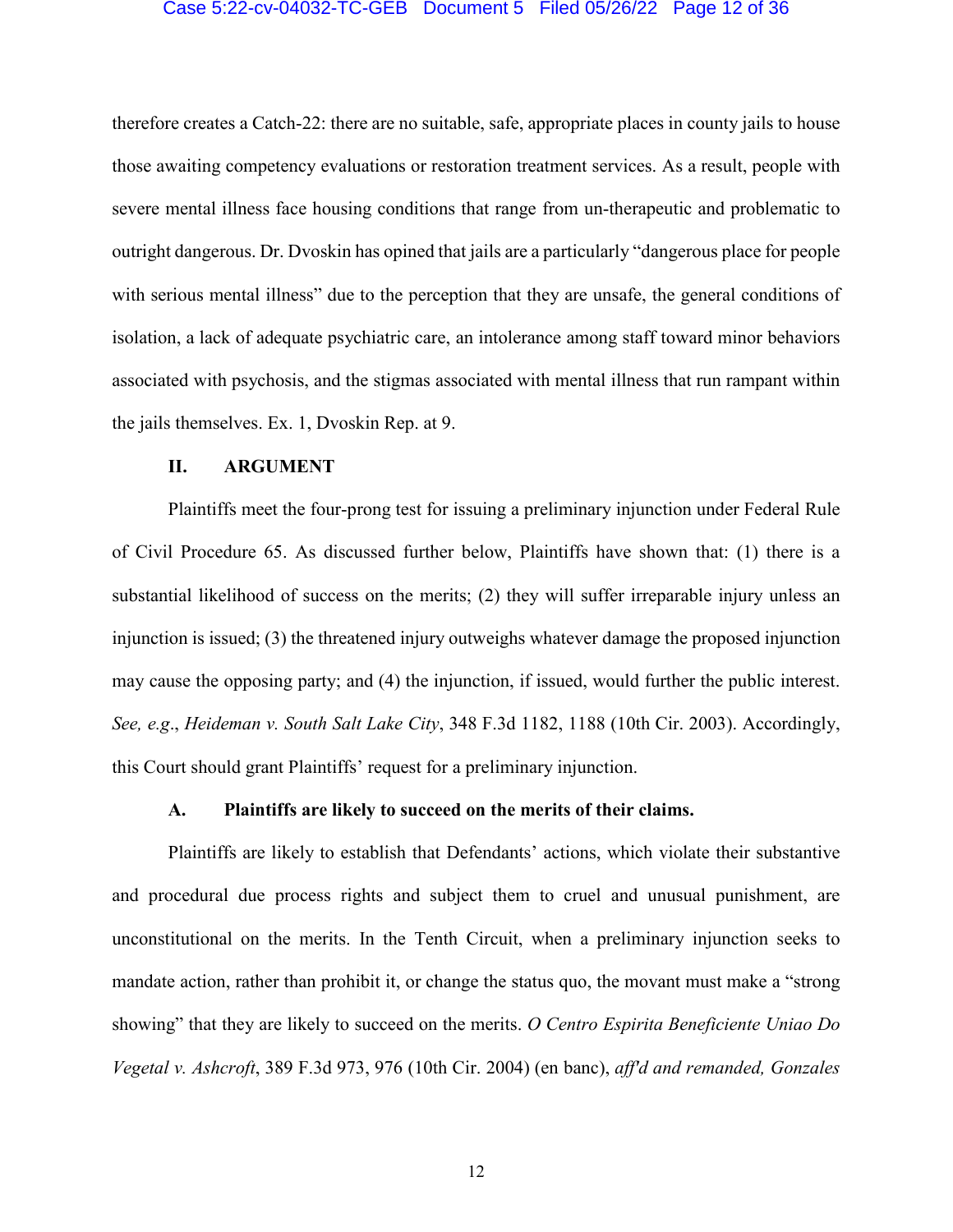#### Case 5:22-cv-04032-TC-GEB Document 5 Filed 05/26/22 Page 13 of 36

*v. O Centro Espirita Beneficente Uniao Do Vegetal*, 546 U.S. 418 (2006). Plaintiffs seek an injunction that prohibits KDADS from continuing to delay the competency evaluations and restoration treatment of those in Kansas jails for unconstitutionally long periods of time. However, even if Plaintiffs' prayer for relief were to be construed as mandating action by Defendants, Plaintiffs have met the heightened showing, and an injunction should issue.

## **1. Plaintiffs are likely to succeed on their substantive due process claim.**

The Fourteenth Amendment's Due Process Clause provides that "no state shall . . . deprive any person of life, liberty, or property without due process of law." U.S. Const. amend. XIV, § 1. Under the substantive component of the Due Process Clause, a state may not engage in conduct that "shocks the conscience" or otherwise "interferes with rights implicit in the concept of ordered liberty." *United States v. Salerno*, 481 U.S. 739, 746 (1987) (citations omitted) (internal quotation marks omitted). To determine whether a state has violated a substantive due process right, a court must balance the individual's interest in liberty against the State's asserted reasons for restraining individual liberty. *Youngberg v. Romeo*, 457 U.S. 307, 320 (1982). Here, Defendants are unconstitutionally infringing on Plaintiffs' liberty interest in (1) being free from incarceration absent a criminal conviction; (2) timely receiving the competency evaluation or restoration treatment that would allow them to stand trial for the crimes of which they are accused; and (3) receiving a speedy trial.

There is no question that Plaintiffs have a liberty interest in being free from incarceration absent a criminal conviction. *Zadvydas v. Davis*, 533 U.S. 678, 690 (2001) ("Freedom from imprisonment—from government custody, detention, or other forms of physical restraint—lies at the heart of the liberty that [the Due Process] Clause protects."). The incarceration of a criminal defendant pending either a competency evaluation or restorative treatment operates as an exception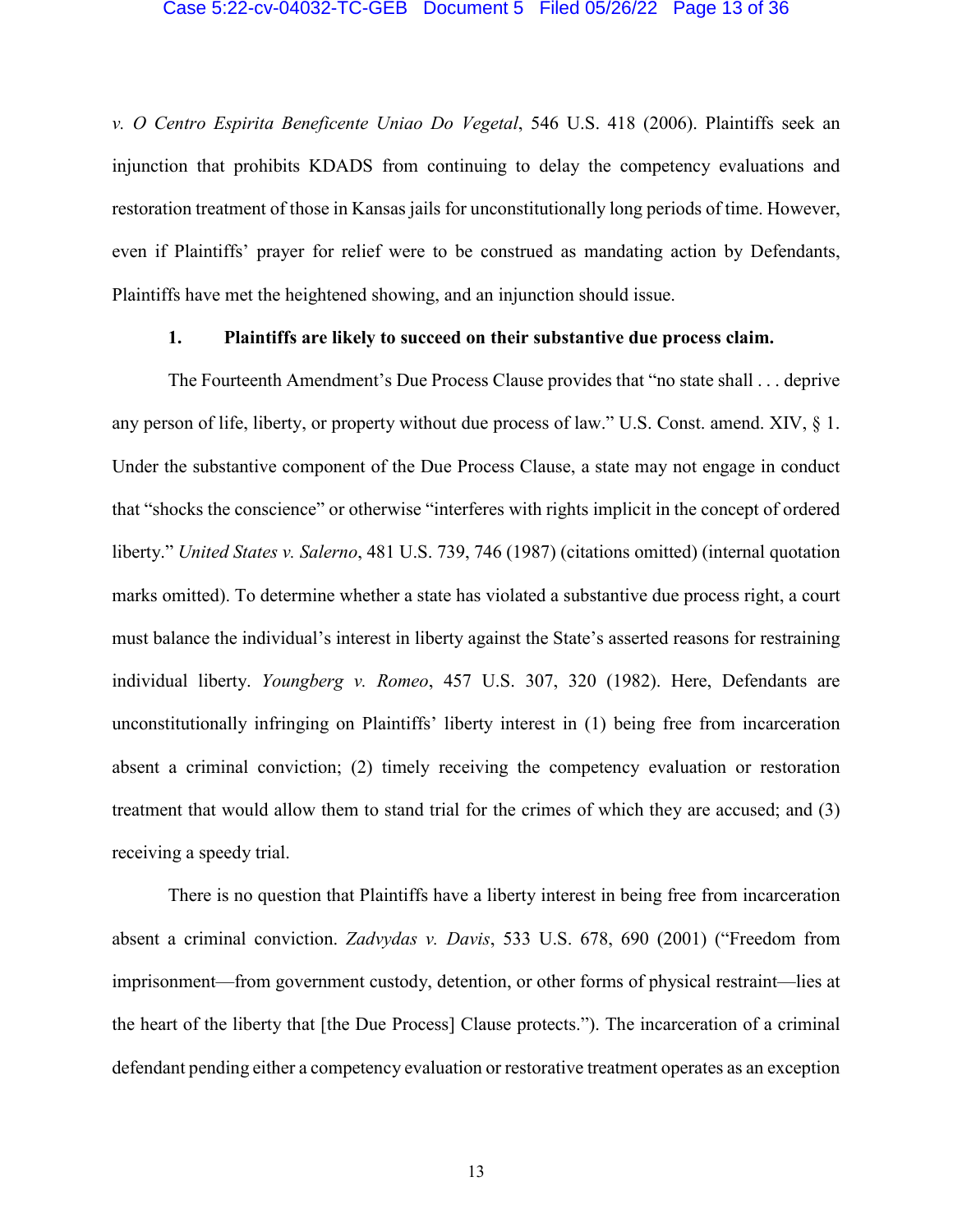#### Case 5:22-cv-04032-TC-GEB Document 5 Filed 05/26/22 Page 14 of 36

to the "general rule" that defendants cannot be detained prior to a judgment of guilt in a criminal trial. *Salerno*, 481 U.S. at 749. Nonetheless, the Due Process Clause requires that "the nature and duration of commitment bear some reasonable relation to the purpose for which the individual is committed." *Glatz v. Kort*, 807 F.2d 1514, 1518 (10th Cir. 1986) (quoting *Jackson v. Indiana*, 406 U.S. 715, 738 (1972)). A mentally incompetent individual charged with, but not convicted of, a crime cannot be held "more than the reasonable period of time necessary to determine whether there is a substantial probability that he will attain" competency "in the foreseeable future." *Jackson*, 406 U.S. at 738. The nature and duration of their commitment must "bear some reasonable relation to the purpose for which the individual is committed." *Id.* at 738. Whether that reasonable relation exists is determined by "balancing their liberty interests in freedom from incarceration and in restorative treatment against the legitimate interests of the state." *Oregon Advoc. Ctr. v. Mink*, 322 F.3d 1011, 1121 (9th Cir. 2003).

KDADS is violating the substantive due process rights of Plaintiffs who are languishing in county jails for months on end awaiting competency evaluations or restorative treatment. Plaintiffs' ongoing and lengthy detention in county jails, which lack the resources to restore them to competency and will likely aggravate their illnesses, bears no reasonable relationship to "the purpose for which the individual is committed." *Jackson*, 406 U.S. at 738. Plaintiffs' detention in county jails is not in service of any restorative or medical purpose but solely the result of KDADS' failure to provide timely competency services and treatment.

Courts have recognized that forcing criminal defendants to wait weeks or months for restorative treatments violates their substantive due process rights. In *Mink*, the Ninth Circuit Court of Appeals held that the Oregon State Hospital ("OSH") was violating individuals' substantive due process rights by making them wait "weeks or months" for hospitalization. 322 F.3d at 1122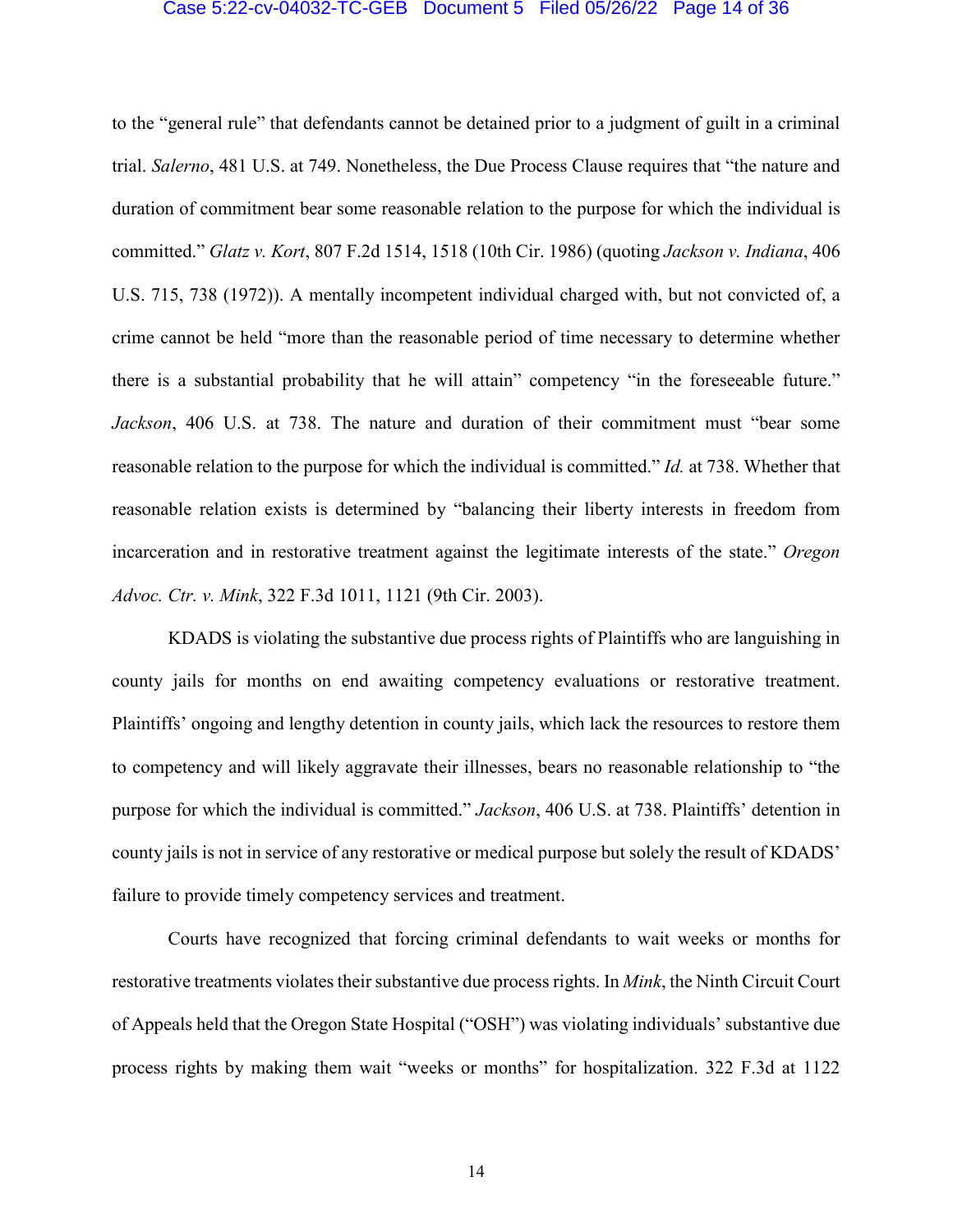#### Case 5:22-cv-04032-TC-GEB Document 5 Filed 05/26/22 Page 15 of 36

("Holding incapacitated criminal defendants in jail for weeks or months violates their due process rights because the nature and duration of their incarceration bear no reasonable relation to the evaluative and restorative purposes for which courts commit those individuals."). In *Mink*, the district court found that "incapacitated criminal defendants spent on average about one month in county jails before OSH accepted them for the requisite evaluation and treatment." *Id.* at 1106. The unconstitutional delay at issue in *Mink* is minor compared to the average current wait times for beds at Larned for either evaluations or restoration. As noted above, analysis of data obtained by Plaintiffs' attorneys via a KORA request prior to the filing of this lawsuit showed that in January 2022, Kansans awaiting competency evaluations by Larned under K.S.A. § 22-3302 had been waiting, on average, 133 days. Those awaiting restoration treatment under K.S.A. § 22-3303 had been waiting, on average, 151.9 days. *See* Ex. 4, KDADS Resp. to KORA Request from ACLU of Kansas; *see also supra* n.6. In particular, L.P. has been waiting for roughly 322 days for competency restoration treatment from Larned under K.S.A § 22-3303. *See* Ex. 2, Asher Decl., ¶ 5.

In *Disability Law Center v. Utah*, the district court considered whether the State could "[detain] incompetent defendants for months without adequate mental health treatment after a court has ordered them committed to DHS's custody to receive restorative treatment." 180 F. Supp. 3d 998, 1012 (D. Utah 2016). The district court held that plaintiffs had stated a plausible claim for relief because the purpose of the State's detention was "neither to restore their competency nor to evaluate whether their competency can be restored . . . The State imposes these conditions on incompetent criminal defendants simply because there is no room at [Utah State Hospital ("USH")]." *Id.* In that case, plaintiffs alleged a 180-day wait time for admission to USH. *Id.* at 1004.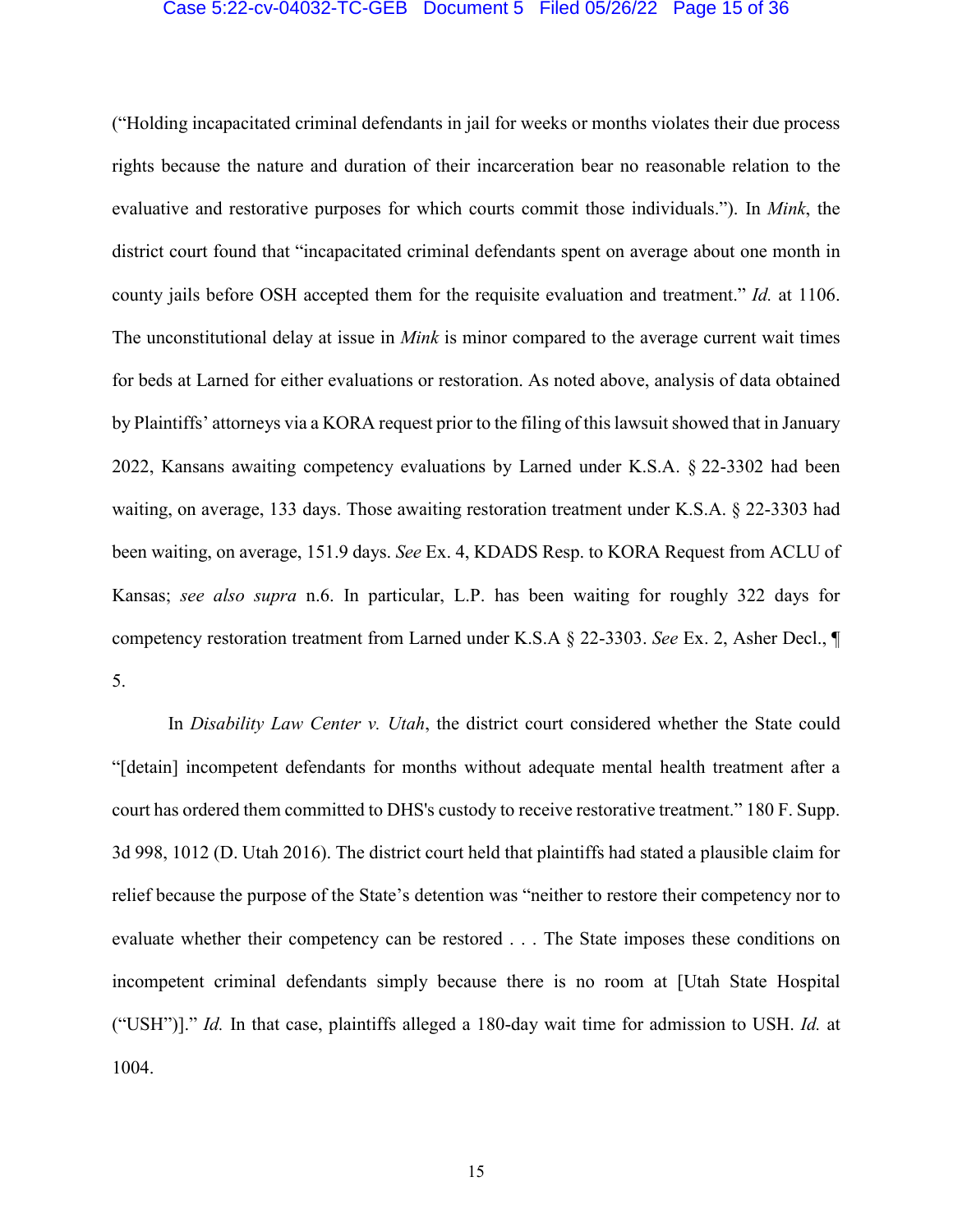## Case 5:22-cv-04032-TC-GEB Document 5 Filed 05/26/22 Page 16 of 36

Every other court that has considered this issue has similarly held that these lengthy delays violate the substantive due process rights of those detained. *Trueblood v. Washington State Dep't of Soc. & Health Servs.*, 2016 WL 4268933, at \*13 (W.D. Wash. Aug. 15, 2016) ("Wait times beyond fourteen days are not constitutionally permissible in this case because longer wait times destroy the reasonable relation between the nature and duration of confinement and its purpose."); [20](#page-15-0) *Mink*, 322 F.3d at 1122-23 ("We also uphold the district court's injunction requiring OSH to admit mentally incapacitated criminal defendants within seven days of a judicial finding of incapacitation."); *Advoc. Ctr. for Elderly & Disabled v. Louisiana Dep't of Health & Hosps.*, 731 F. Supp. 2d 603, 620-21 (E.D. La. 2010) (finding violations of substantive due process when there was a six- to nine-month waitlist for transfer to the state mental hospital); *State v. Hand*, 192 Wash.2d 289 (2018), *aff'g* 199 Wash. App. 887, 401 P.3d 367 (2017) (holding that the state hospital's 61-day delay in admitting defendant for competency restoration treatment was unreasonable and violated substantive due process rights without commenting on general reasonableness standard); *In re Loveton,* 244 Cal. App. 4th 1025, 1043-44, 1047 n.19 (Cal. App. 2016) (affirming the trial court's 60-day deadline, which the court had found "constitutes a reasonable time to effectuate a transfer from the county jail to a state mental hospital for evaluation and treatment[.]"); *Willis v. Washington State. Dep't of Social and Health Serv's*, 2017 WL 1064390, at \*6 (W.D. Wash. Mar. 21, 2017) ("The nature and duration of Willis's ninety-one day detention, mostly in solitary confinement, bears no reasonable relation to the evaluative and restorative purpose for which he was committed such that a reasonable person would not have

<span id="page-15-0"></span> <sup>20</sup> The district court originally enjoined the state from imposing wait times that exceeded seven days. *See Trueblood v. Washington State Dep't of Social and Health Services*, 101 F. Supp. 3d 1010, 1019 (W.D. Wash. 2016). The Ninth Circuit reversed, *Trueblood v. Washington State Dep't of Social and Health Services*, 822 F.3d 1037 (9th Cir. 2016), and on remand the district court revised its injunction to fourteen days.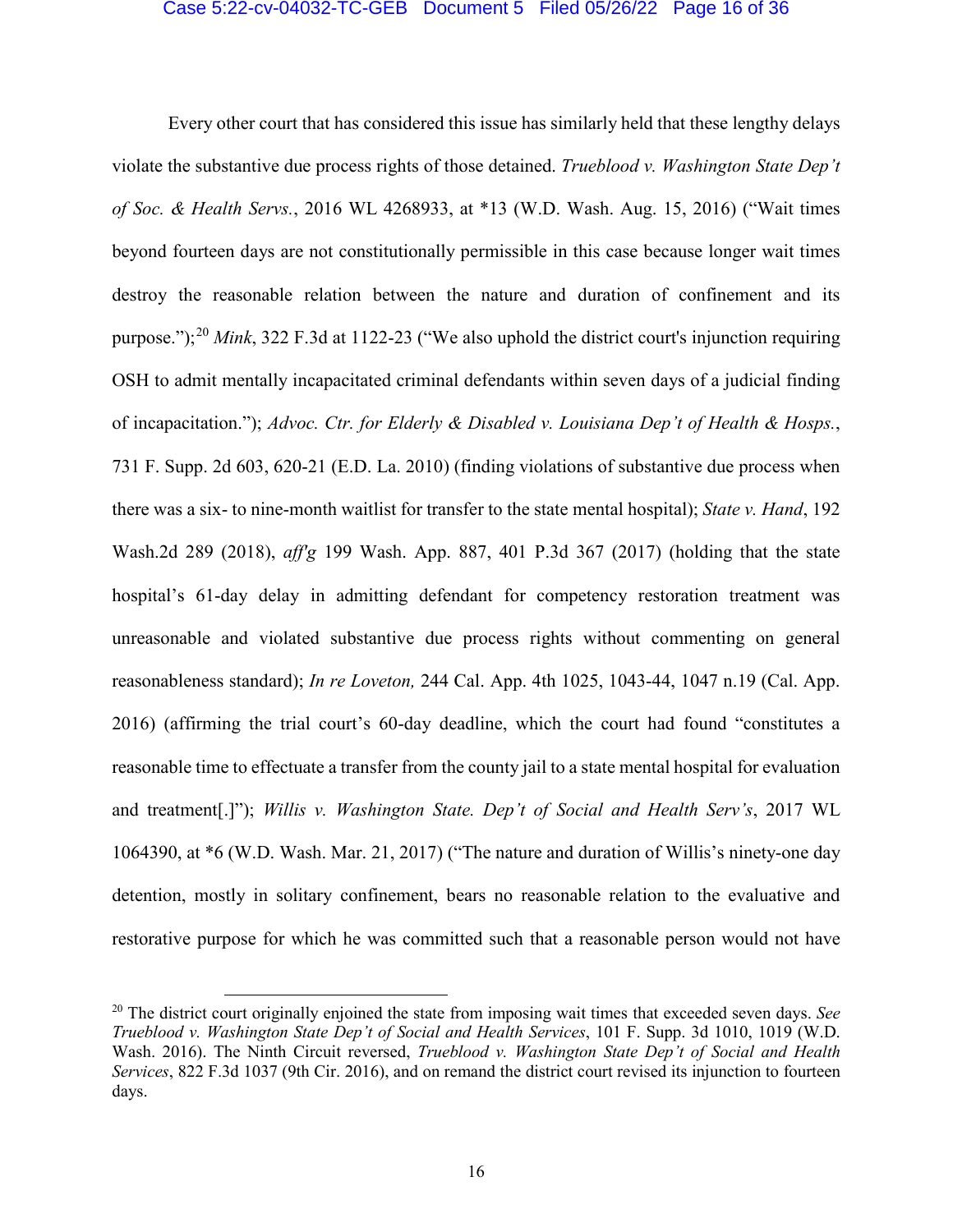## Case 5:22-cv-04032-TC-GEB Document 5 Filed 05/26/22 Page 17 of 36

known his incarceration was unconstitutional."); *Terry ex rel. Terry v. Hill*, 232 F. Supp. 2d 934, 938, 945 (E.D. Ark. 2022) (finding violations of substantive due process where plaintiffs waited months on end for evaluation services); *J.K. v. State*, 469 P.3d 434, 444 (Alaska Ct. App. 2020) ("[W]e have no difficulty in finding that the delay that occurred in J.K.'s case is far beyond any constitutional boundary" when defendant had been detained awaiting competency restoration treatment for 103 days at the time he moved for release on due process grounds).

Although these cases analyze different statutory schemes, they speak in one voice in declaring that multiple-month wait periods violate criminal defendants' substantive due process rights. In this case, the critical facts—(1) the duration of time Plaintiffs and others similarly situated wait in county jails before receiving competency evaluations or restoration treatment; and (2) the reason for that wait—are clearly established in the Complaint and acknowledged by KDADS in other forums, *including* communications to the Kansas State Legislature.<sup>[21](#page-16-0)</sup> The delays in this case of months, and in some cases more than a year, exceed any wait time analyzed by a court in any of the above-cited cases and, thus, are not "reasonably related" to the legitimate state interest in the evaluation or restoration of competency or to any other legitimate state interest. Accordingly, these wait times violate the Due Process Clause. Dr. Dvoskin has opined that "[W]hile many states are struggling with waiting lists for competency restoration, Kansas is an outlier. The number of people who are languishing in jail and the lengths of time they remain there are unacceptable." Ex. 1, Dvoskin Rep. at 13. The staggering wait times exact a heavy toll. According to Dr. Dvoskin:

<span id="page-16-0"></span> <sup>21</sup> *See, e.g.*, Scott Brunner, Deputy Secretary for Hospitals & Facilities KDADS, Proponent Testimony HB 2697 – concerning crimes, punishment and criminal procedure; relating to competency to stand trial; mobile competency evaluations, Feb. 17, 2022,

[http://www.kslegislature.org/li/b2021\\_22/committees/ctte\\_h\\_jud\\_1/misc\\_documents/download\\_testimon](http://www.kslegislature.org/li/b2021_22/committees/ctte_h_jud_1/misc_documents/download_testimony/ctte_h_jud_1_20220217_12_testimony.html) y/ctte h\_jud\_1\_20220217\_12\_testimony.html.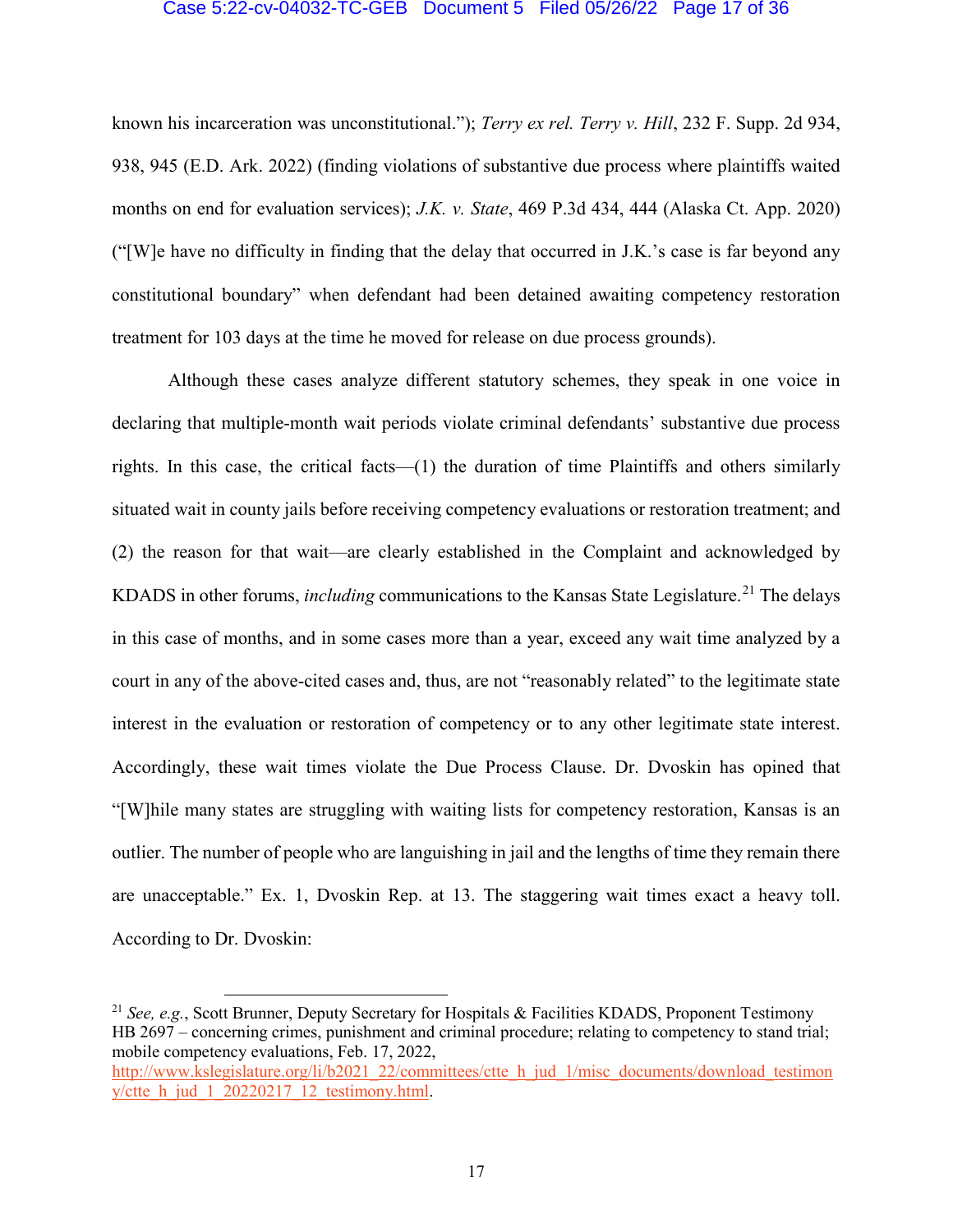Research has demonstrated that allowing patients to experience acute and untreated psychosis can have a long-term, and possibly permanent, negative effect on the trajectory of the person's illness; moreover, a long period of untreated psychosis is especially associated with worse long-term outcomes in people with first-episode psychosis . . . the longer a person remains in jail, the longer it will take to restore them to competency and mental health.

*Id.* at 11.

Defendants' conduct in this matter amounts to a clear-cut violation of Plaintiffs' substantive due process rights. Defendants' conduct—specifically, forcing Plaintiffs in county jails to wait an average of 11 months to receive a competency evaluation or competency restoration treatment at Larned—shocks the conscience by making a mockery of the bedrock constitutional principle that detained criminal defendants may not be punished prior to an adjudication of guilt. *See Bell v. Wolfish*, 441 U.S. 520, 535 (1979) ("For under the Due Process Clause, a detainee may not be punished prior to an adjudication of guilt in accordance with due process of law."). "Punishment prior to an adjudication of guilt" is the only way that Defendants' conduct can be characterized. It is additionally shocking—and even perverse—for Defendants to acknowledge Plaintiffs' need for mental health treatment or, at least, evaluation, but then subject those same Plaintiffs to conditions that will only exacerbate their actual or suspected mental health disorders by warehousing them in county jails, oftentimes in solitary confinement.<sup>[22](#page-17-0)</sup>

<span id="page-17-0"></span><sup>&</sup>lt;sup>22</sup> Indeed, the fact that many Plaintiffs detained in county jails are detained in solitary confinement gives this Court a second basis to find a likely violation of the Due Process Clause. The Tenth Circuit has identified four factors for the Court to consider in determining whether a liberty interest exists in an inmate's conditions of confinement: "(1) [whether] the segregation relates to and furthers a legitimate penological interest, such as safety or rehabilitation; (2) [whether] the conditions of placement are extreme; (3) [whether] the placement increases the duration of confinement, as it did in Wilkinson; and (4) [whether] the placement is indeterminate." *Estate of DiMarco v. Wyoming Dep't of Corr.*, 473 F.3d 1334, 1342 (10th Cir. 2007). Here, there is no penological interest in segregating Plaintiffs who are only in county jails because of Defendants' unconstitutional waitlist. The placement of Plaintiffs in solitary confinement is extreme in that it is likely to exacerbate Plaintiffs' existing mental illnesses. The placement likely increases the duration of confinement in that by exacerbating Plaintiffs' mental illness it moves them further away from the goal of competency [alternatively (or additionally): it likely increases the duration of confinement by confining Plaintiffs for greater durations than they would have been confined had they been speedily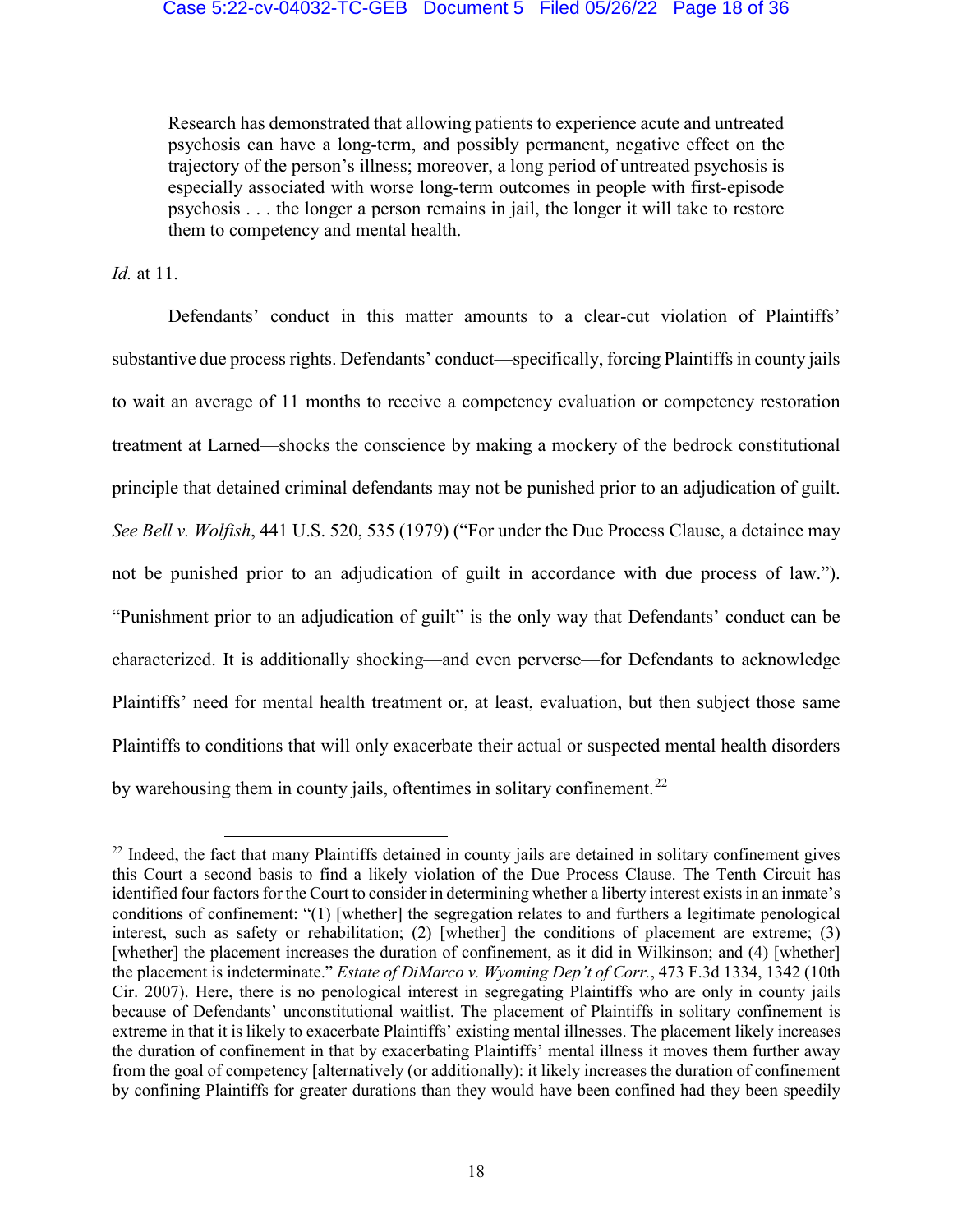## Case 5:22-cv-04032-TC-GEB Document 5 Filed 05/26/22 Page 19 of 36

Defendants' conduct is all the more shocking given that in some cases, the amount of time Plaintiffs are detained in county jails awaiting treatment *exceeds the length of the sentence they would serve if convicted of the crime they are charged with*, a virtually *per se* infringement on their liberty interest in being free from incarceration.[23](#page-18-0) *See Disability Law Ctr. v. Utah*, 180 F. Supp. 3d 998, 1004 (D. Utah 2016) (holding it probative to plaintiffs' substantive due process claim that "incompetent defendants are held in jail awaiting transfer to USH for periods longer than the length of the sentence they would serve if found guilty of the crime with which they are charged.").  $24$ 

 $\overline{a}$ 

tried and convicted]. Finally, the placement is indeterminate in that it is unknown when a bed will open up for Plaintiffs at Larned. *See Silverstein v. BOP*, 704 F. Supp. 2d 1077, 1092 (D. Colo. Mar. 23, 2010) (holding that individual had a liberty interest in the conditions of his confinement where he was being subjected to solitary confinement without clear penological justification and where placement in solitary was for an indefinite period of time).

<span id="page-18-0"></span><sup>&</sup>lt;sup>23</sup> In addition to the case law establishing a substantive due process violation where individuals are incarcerated for lengthy periods while awaiting competency evaluation or restoration, there is persuasive case law establishing a substantive due process violation where criminal defendants are subjected to a general excessive delay before standing trial. The due process clause is implicated when prolonged pretrial detention is excessive and thereby punitive. *United States v. Shareef*, 907 F. Supp. 1481, 1484 (D. Kan. 1995) (citing *United States v. Theron*, 782 F.2d 1510 (10th Cir. 1986)). Although there are "no bright lines for determining the constitutional limits on the length of time that the government may detain a person pending trial," the Court weighs several factors, including the length of detention, the party responsible for the delay, and the strength of evidence upon which detention was based, when determining if pretrial detention is excessive. *United States v. Gonzales*, 995 F. Supp. 1299, 1303 (D.N.M.), *aff'd*, 149 F.3d 1192 (10th Cir. 1998) (internal citations omitted). When considering the length of detention, the Tenth Circuit has acknowledged that "lower courts have generally found post-accusation [sic] delay 'presumptively prejudicial' at least as it approaches one year." *Castro v. Ward*, 138 F.3d 810, 819 (10th Cir.), *cert. denied*, 525 U.S. 971 (1998) (citing *Doggett v. United States*, 506 U.S. 647, 652 n.1 (1992)). Here, the 11-month delay indisputably "approaches one year" and thus may be regarded as presumptively prejudicial. Moreover, although the Defendants are not prosecutors, they are responsible for the delay in trial insofar as they are the policymaking authorities at Larned who have adopted policies resulting in the significant wait times. The final factor—the strength of evidence upon which detention was based—does not cut in either party's favor. In view of every factor, including most importantly the presumptively prejudicial length of delay, there is a substantial likelihood that Plaintiffs' prolonged pretrial detention, a result of Defendants' unconstitutional wait times, amounts to a violation of their substantive due process rights.

<span id="page-18-1"></span><sup>&</sup>lt;sup>24</sup> By way of example, Plaintiffs recommend to the Court's attention Sheriff Armbrister's letter submitted to the Kansas House Judiciary Committee on February 16, 2022. Jay Armbrister, Sheriff of Douglas County. *Testimony on HB 2697 – concerning crimes, punishment and criminal procedure; relating to competency to stand trial; mobile competency evaluations*, Feb. 16, 2022, [http://kslegislature.org/li/b2021\\_22/committees/ctte\\_h\\_jud\\_1/documents/testimony/20220217\\_07.pdf](http://kslegislature.org/li/b2021_22/committees/ctte_h_jud_1/documents/testimony/20220217_07.pdf) ("Isaac served nearly SIX YEARS for a charge he was eventually sentenced for a little over a year and 4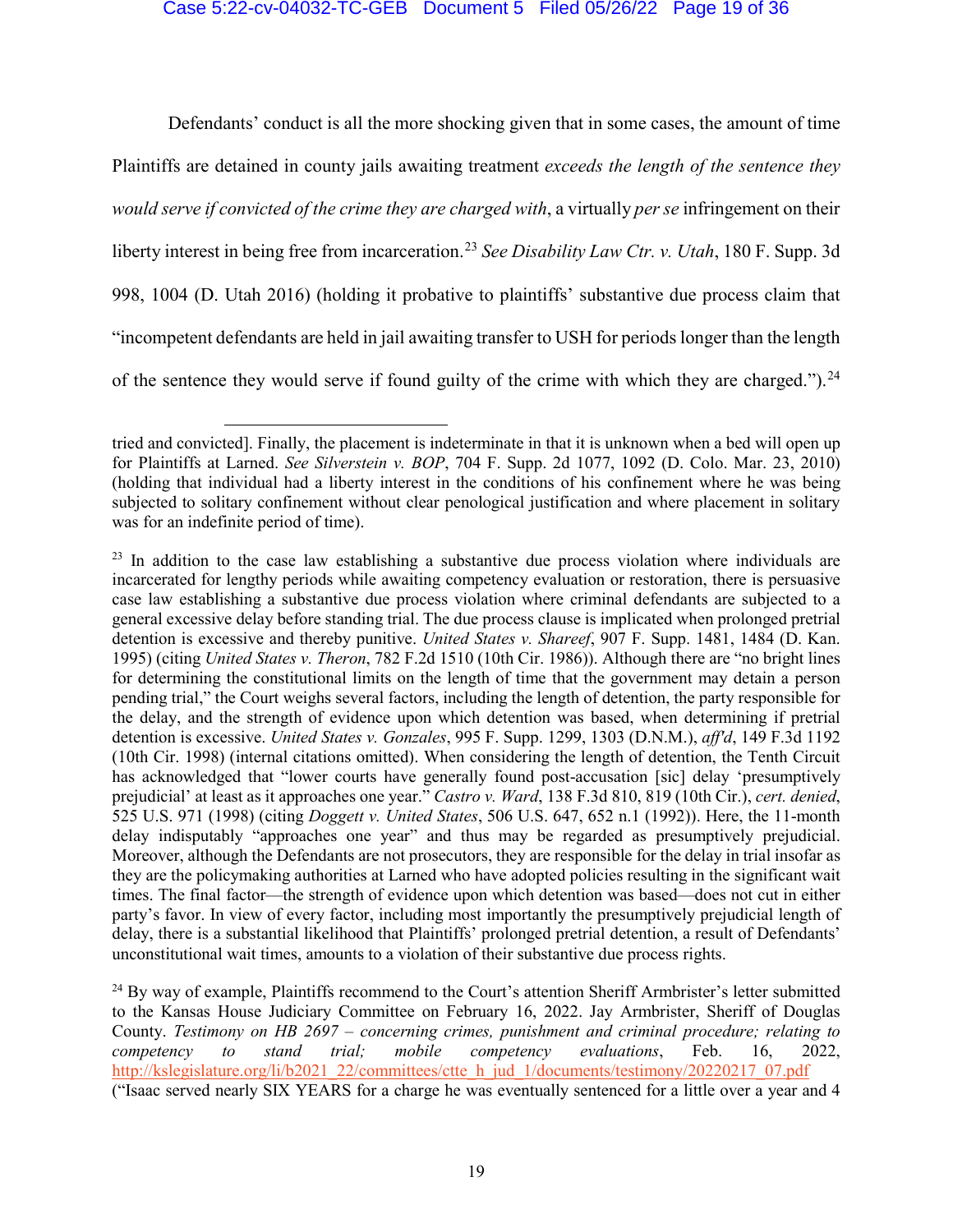## Case 5:22-cv-04032-TC-GEB Document 5 Filed 05/26/22 Page 20 of 36

And that is precisely the issue that both E.K. and C.B. are facing at this moment in time. *See* Ex. 3, Valachovic Decl., ¶ 5; Ex. 5, Shaw Decl., ¶ 6.

The extraordinary and prejudicial wait times for competency evaluations or restoration treatment is undisputed, and there is no legitimate state interest justifying the delay. There is thus a strong likelihood that Plaintiffs will succeed on the merits of their substantive due process claim. This factor weighs in favor of a preliminary injunction.

## **2. Plaintiffs are likely to succeed on their Procedural Due Process Claim.**

"Procedural due process ensures that individuals are entitled to certain procedural safeguards before a state can deprive them of life, liberty or property." *Becker v. Kroll*, 494 F.3d 904, 918 n.8 (10th Cir. 2007). "The formality and procedural requisites for the hearing can vary, depending upon the importance of the interests involved and the nature of the subsequent proceedings." *Boddie v. Connecticut*, 401 U.S. 371, 378 (1971). To evaluate whether procedural due process is satisfied, courts use the three-part inquiry the Supreme Court set out in *Mathews v. Eldridge*. 424 U.S. 319 (1976). This inquiry balances (1) "the private interest affected," (2) "the risk of an erroneous deprivation of that interest through the procedures used, as well as the probable value of additional safeguards," and (3) "the Government's interest, including the administrative burden that additional procedural requirements would impose." *United States v. James Daniel Good Real Prop.*, 510 U.S. 43, 53 (1993) (citing *Mathews*, 424 U.S. at 335). The importance of Plaintiffs' private liberty interest and the risk of erroneous deprivation of their procedural due process rights greatly outweighs the minimal administrative burden that KDADS would shoulder

 $\ddot{\phantom{a}}$ 

months for."). Moreover, the Pretrial Justice Task Force of the Kansas Supreme Court reported in November 2020 that it is "not unusual (during normal times) for a person to spend more time waiting to go to Larned than the entire sentence the defendant would have been given if the defendant had pled guilty, which is something they are not permitted to do until the competency evaluation is completed at Larned." Kansas Judicial Branch*, Pretrial Justice Task Force Report to the Kansas Supreme Court* 31 (Nov. 6, 2020).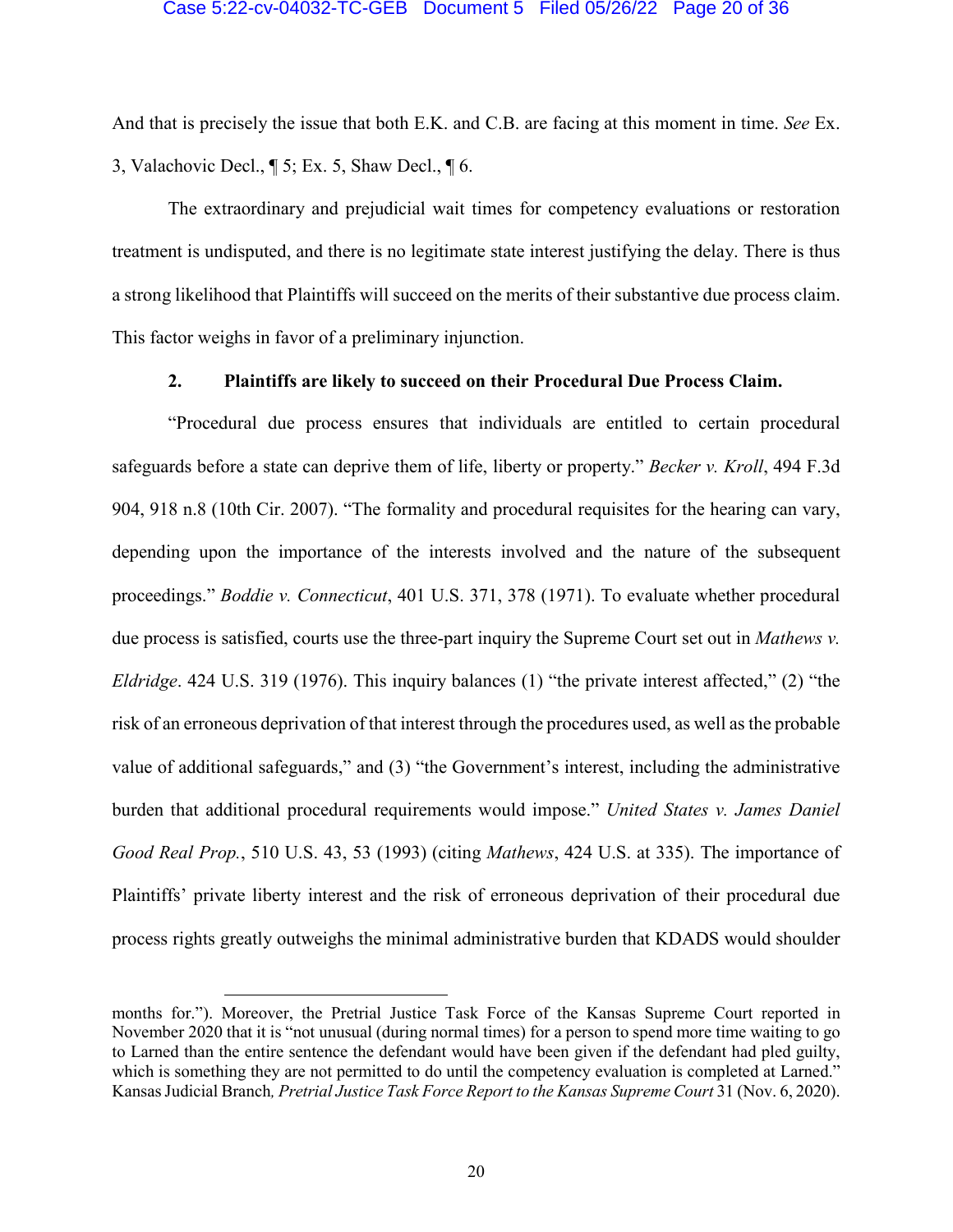#### Case 5:22-cv-04032-TC-GEB Document 5 Filed 05/26/22 Page 21 of 36

if required to ensure that Plaintiffs receive timely competency evaluations and restoration treatment.

As explained *supra*, § II.A.1, Plaintiffs possess a liberty interest in freedom from incarceration, a liberty interest in receiving a competency evaluation or competency restoration treatment in a reasonable amount of time, and a liberty interest in their cases expeditiously proceeding to trial. A more important interest can scarcely be imagined, given that freedom from physical detention is "the most elemental of liberty interests" subject to special importance in the *Mathews* balancing test. *Hamdi v. Rumsfeld*, 542 U.S. 507, 529, 531 (2004) (finding an accused enemy combatant's liberty interest to outweigh even "the weighty and sensitive governmental interests" implicated by war and treason). *See also Addington v. Texas*, 441 U.S. 418, 425 (1979) ("This Court repeatedly has recognized that civil commitment for any purpose constitutes a significant deprivation of liberty that requires due process protection.") (citations omitted). The harms associated with physical detention are sharpened in this instance given that Plaintiffs, who have been found or are suspected to be incompetent to stand trial and risk a worsening of their mental health condition while imprisoned in county jails that lack the resources or expertise to safely house them. Plaintiffs' strong liberty interest requires the strictest procedural protections.

Moving to the second element, the risk of an erroneous deprivation of Plaintiffs' liberty interests created by Defendants' practice of making Plaintiffs wait months to receive a competency evaluation or competency restoration treatment is acute and ongoing. Plaintiffs incarcerated in county jails awaiting a competency evaluation or competency restoration treatment risk being detained in those jails for a period longer than the period they would have been incarcerated had they been speedily convicted of their charged crime. The deprivation of an individual's physical liberty for a period longer than the maximum length of their sentence if convicted of the charged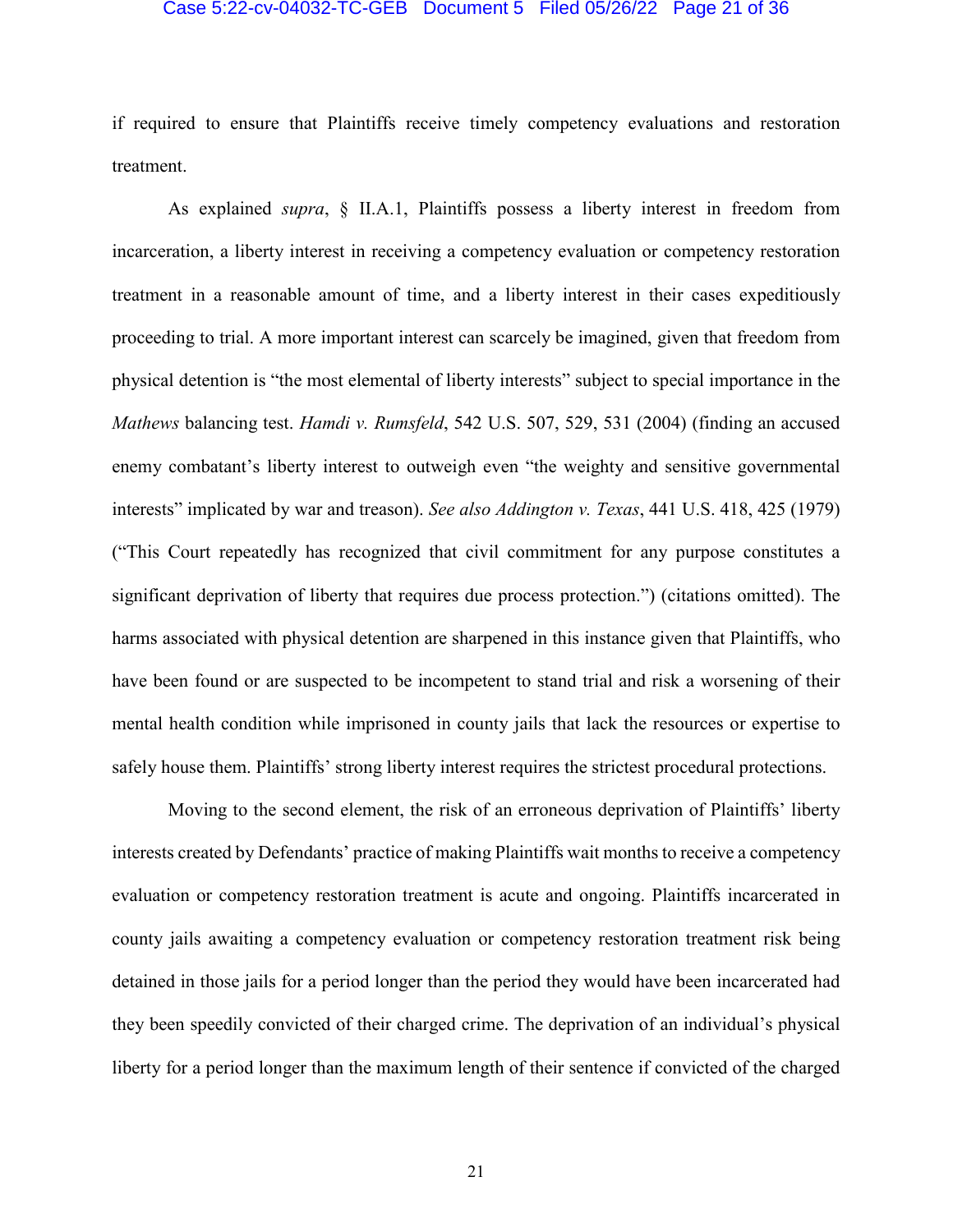#### Case 5:22-cv-04032-TC-GEB Document 5 Filed 05/26/22 Page 22 of 36

crime is the definition of an erroneous deprivation, particularly in the absence of formal civil commitment proceedings. Additionally, delaying an individual's ability to stand trial through either a finding of competency or a return to competency prolongs their criminal case and, in turn, makes it difficult for their attorney to conduct factual investigations, identify witnesses, or engage in plea negotiations. *Mink*, 322 F.3d at 1119 n.10. Moreover, courts are asked to be particularly vigilant against the erroneous deprivation of procedural due process protections in the case of individuals incarcerated with intellectual disabilities. *Powell v. Alabama*, 287 U.S. 45, 68-69 (1932).

By instituting procedures that delay Plaintiffs from being admitted to Larned to receive competency evaluation and restoration treatment, and by refusing to institute procedures that would otherwise facilitate Plaintiffs' timely competency evaluation and restoration treatment, Defendants virtually guarantee the erroneous deprivation of Plaintiffs' strong liberty interests in being free from incarceration, in receiving necessary mental health treatment to facilitate competency restoration, and in seeing their cases proceed expeditiously to trial. Moreover, the value of preventing the deprivations of those fundamental rights cannot be overstated. For Plaintiffs, the value is the difference between spending months of their lives in the harsh conditions of a county jail, with all of the potentially irreversible harms that inevitably entails, and spending those months receiving necessary mental health treatment that could restore them to competency and move them toward resolving their pending criminal charge(s).

Finally, Defendants cannot claim any serious interest of their own to counter the high risk that their current procedures erroneously deprive Plaintiffs of crucial liberty interests. The only interest Defendants might claim is a pecuniary interest in avoiding the expenditures necessary to provide timely competency evaluation and competency restoration treatment to Plaintiffs currently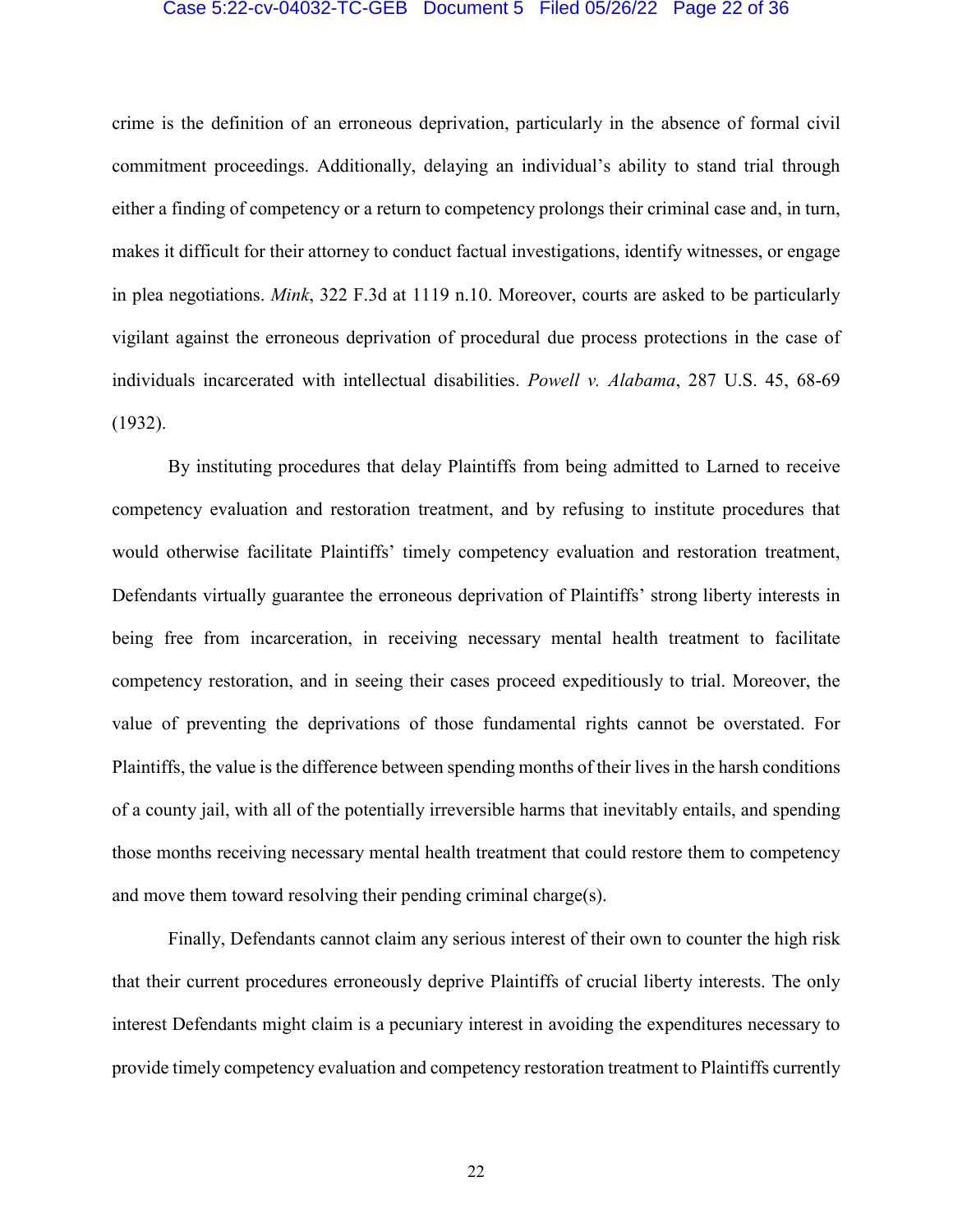#### Case 5:22-cv-04032-TC-GEB Document 5 Filed 05/26/22 Page 23 of 36

languishing for weeks and months in county jails. However, a pecuniary interest cannot justify a clear-cut and severe violation of Plaintiffs' procedural due process rights. *See Little v. Streater*, 452 U.S. 1, 15-16 (1981)*; see also Lopez v. Heckler*, 713 F.2d 1432, 1437 (9th Cir. 1983) ("Society's interest lies on the side of affording fair procedures to all persons, even though the expenditure of governmental funds is required.").

Because there is a strong likelihood that Defendants' conduct is violating Plaintiffs' procedural due process rights, this factor cuts in favor of a preliminary injunction.

## **3. Plaintiffs are likely to succeed on their Fourteenth Amendment Claim for Cruel and Unusual Punishment.**

"[W]hen a plaintiff finds himself in the criminal justice system somewhere between the two stools of an initial seizure and post-conviction punishment[,] we turn to the due process clauses of the Fifth or Fourteenth Amendment and their protection against arbitrary governmental action by federal or state authorities" to evaluate claims of mistreatment. *Porro v. Barnes*, 624 F.3d 1322, 1326 (10th Cir. 2010). Although the Due Process Clause governs a pretrial detainee's claim of unconstitutional conditions of confinement, *see Bell v. Wolfish*, 441 U.S. 520, 535, 99 S.Ct. 1861, 60 L.Ed.2d 447 (1979), the Eighth Amendment standard provides the benchmark for such claims. *McClendon v. City of Albuquerque*, 79 F.3d 1014, 1022 (10th Cir. 1996); *see also Garcia v. Salt Lake Cnty*, 768 F.2d 303, 307 (10th Cir. 1854) (holding that, although the Eighth Amendment protects the rights of convicted prisoners and the Fourteenth Amendment protects the rights of pretrial detainees, pretrial detainees are "entitled to the degree of protection against denial of medical attention which applies to convicted inmates"); *Strain v. Regaldo*, 977 F.3d 984, 989 (10th Cir. 2020). Thus, the Eighth Amendment case law applies with equal force to pretrial detainees, like Plaintiffs, via the Fourteenth Amendment.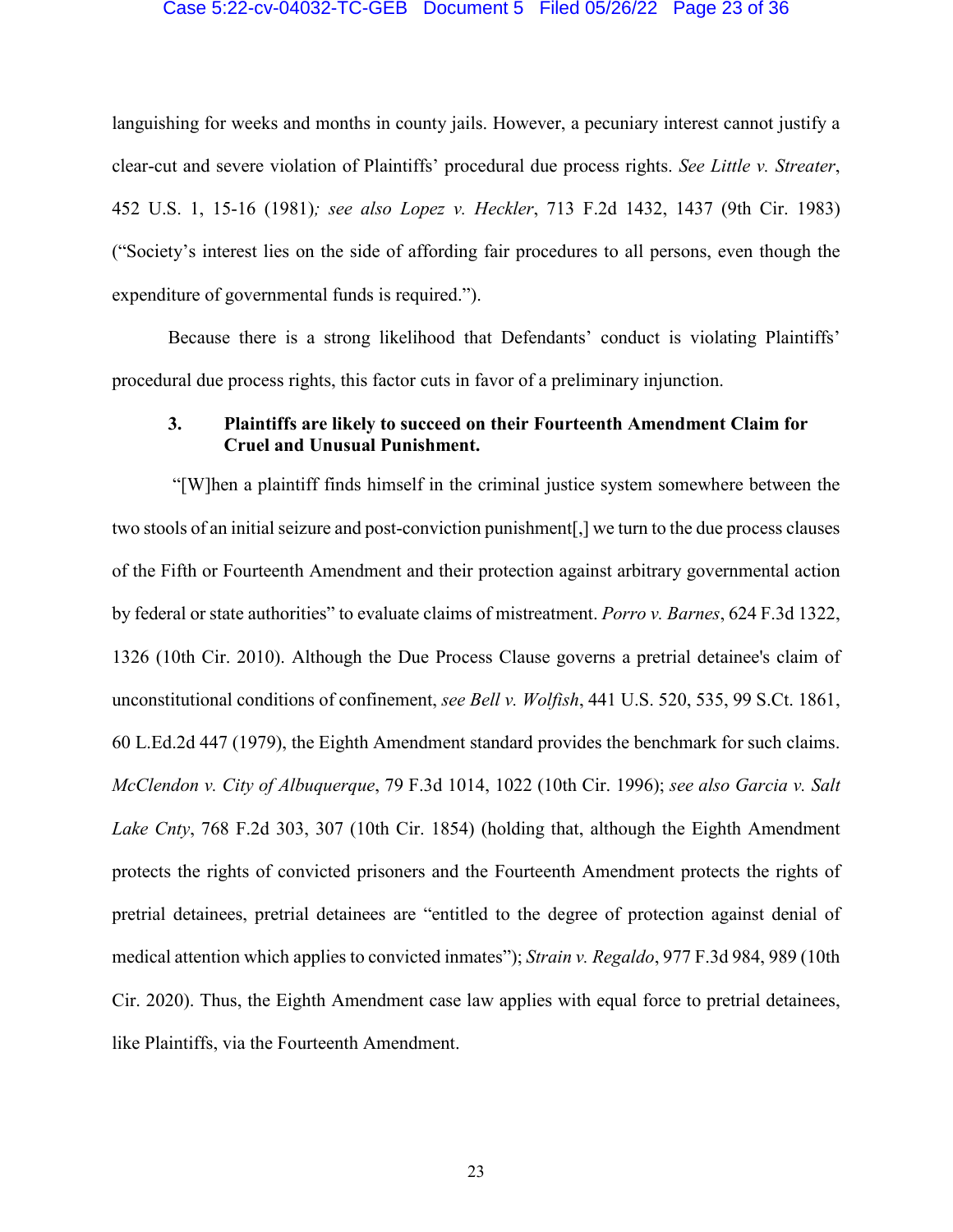#### Case 5:22-cv-04032-TC-GEB Document 5 Filed 05/26/22 Page 24 of 36

"The Eighth Amendment's prohibition of cruel and unusual punishment imposes a duty on prison officials to provide humane conditions of confinement, including adequate food, clothing, shelter, sanitation, medical care, and reasonable safety from serious bodily harm." *Tafoya v. Salazar*, 516 F.3d 912, 916 (10th Cir. 2008). "[T]he treatment a prisoner receives in prison and the conditions under which he is confined are subject to scrutiny under the Eighth Amendment." *Farmer v. Brennan*, 511 U.S. 825, 832, 114 S. Ct. 1970, 128 L.Ed.2d 811 (1994) (internal citation omitted). "The test for constitutional liability of prison officials involves both an objective and a subjective component." *Mata v. Saiz*, 427 F.3d 745, 751 (10th Cir. 2005) (quotations omitted). First, the prisoner must "produce objective evidence that the deprivation at issue was in fact 'sufficiently serious.'" *Id.* Second, the prisoner must establish that the responsible officials are deliberately indifferent to that deprivation by "present[ing] evidence of the prison official's culpable state of mind." *Id.* The prisoner must show that the responsible "official acted or failed to act despite his knowledge of a substantial risk of serious harm." *Farmer*, 511 U.S. at 842.

Plaintiffs are likely to succeed on their Fourteenth Amendment cruel and unusual punishment claim because the conditions of their confinement are inhumane in that (1) they are housed in inevitably nontherapeutic and thus inappropriate settings within county jails—including in solitary confinement—as they await transfer to Larned, despite the fact that they likely suffer from mental illness severe enough to prevent them from standing trial; and (2) they are not being afforded necessary medical treatment. Their conditions amount to a serious deprivation of liberty interests and presents a substantial risk of harm. Moreover, Defendants are aware of these deprivations and yet nonetheless display deliberate indifference toward Plaintiffs' conditions.

First, individuals languishing in county jails awaiting competency evaluation or competency restoration treatment frequently do so in solitary confinement because they are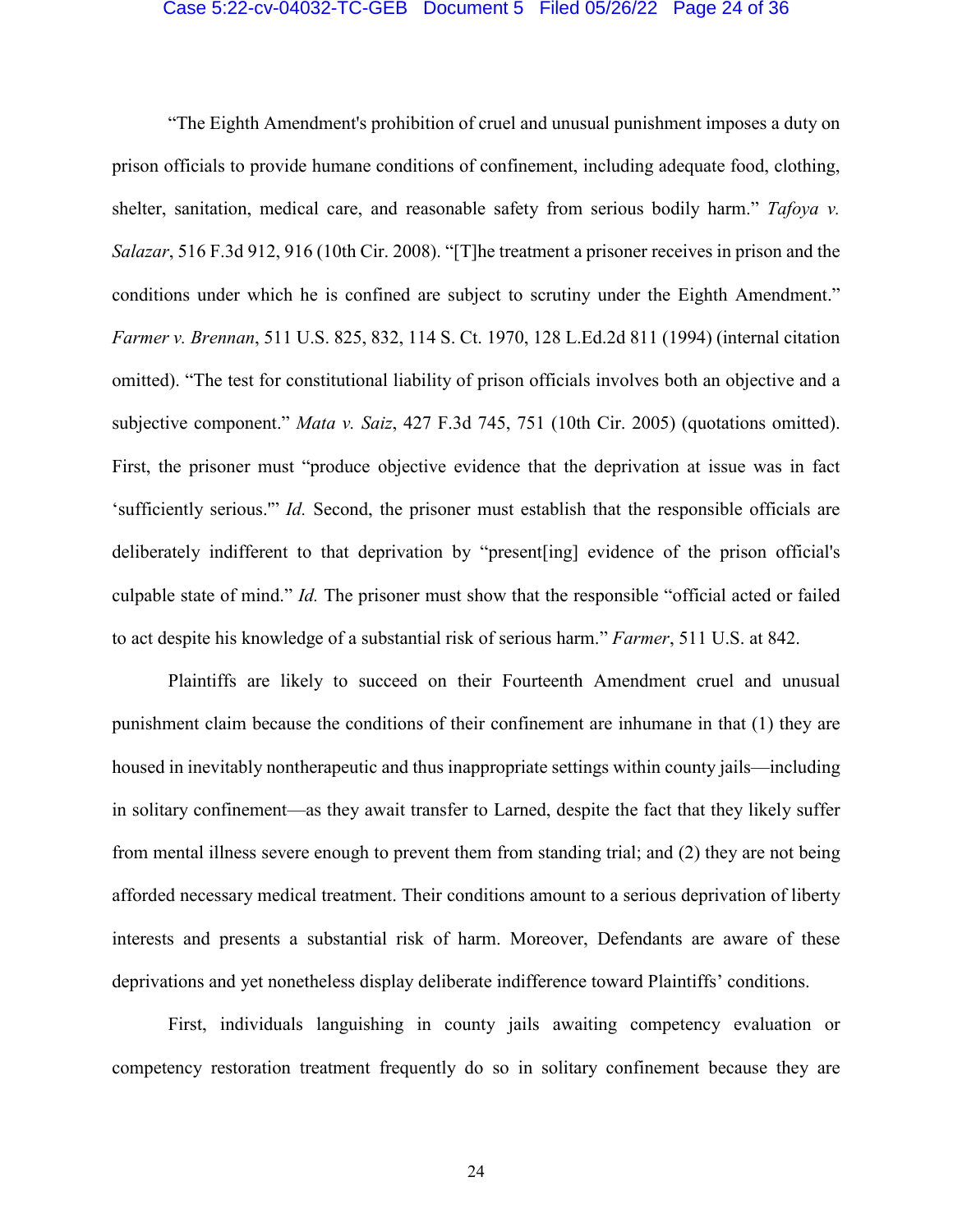### Case 5:22-cv-04032-TC-GEB Document 5 Filed 05/26/22 Page 25 of 36

considered to be a threat to themselves or others and because jail employees lack an alternative means of ensuring other prisoners' safety.<sup>[25](#page-24-0)</sup> As Dr. Dvoskin has observed, "inmates with serious mental illness commonly comprise a disproportionate number of inmates in lockdown settings such as administrative or disciplinary (punitive) segregation or other forms of restricted housing." Ex. 1, Dvoskin Rep. at 10. Plaintiffs remain in wholly inappropriate settings—that is, settings that are, at best, nontherapeutic, and, at worst, actively harmful—until a spot opens at Larned, which is to say they remain there for an indefinite and indeterminate period of time.

As discussed above, KDADS's failure to timely move those awaiting competency evaluation and restoration treatment into Larned places Plaintiffs and those similarly situated at grave risk of continued harm. Although KDADS cannot control the conditions in which people are housed at county jails, county sheriffs have made clear to KDADS and legislators that they do not have the capacity to safely house this population. Plaintiffs remain under the control of KDADS, even while warehoused at county jails until KDADS accepts them for transfer. KDADS is solely responsible for determining whether and how long Plaintiffs and those similarly situated will remain in the sheriffs' custody before being transferred to Larned. KDADS' failure to timely transfer Plaintiffs out of county jails therefore forces Plaintiffs to endure cruel and unusual punishment—including isolation and solitary confinement—for prolonged periods of time. *See, e.g., Indiana Protection & Advoc. Servs. Comm'n v. Comm'r,* 2012 WL 6738517 (S.D. Ind., Dec. 31, 2012) (holding that the Indiana Department of Correction's practice of placing prisoners with

<span id="page-24-0"></span> <sup>25</sup> *See* Jefferey L. Metzner and Jamie Fellner, *Solitary Confinement and Mental Illness in U.S. Prisons: A Challenge for [sic] Medical Ethics*, 38 J. of the Am. Acad. of Psychiatry and the L. Online 104 (Mar. 2010), http://jaapl.org/content/38/1/104; Shawnee County Dep't of Corr. Adult Detention Center, Inmate Handbook 36 (Mar. 2019), https://snwebresources.blob.core.windows.net/corrections/document/policiesand-procedures/adult-detention-center/inmate\_handbook\_and\_grievance\_procedures.pdf (inmates can be placed in segregation if they are considered a security risk).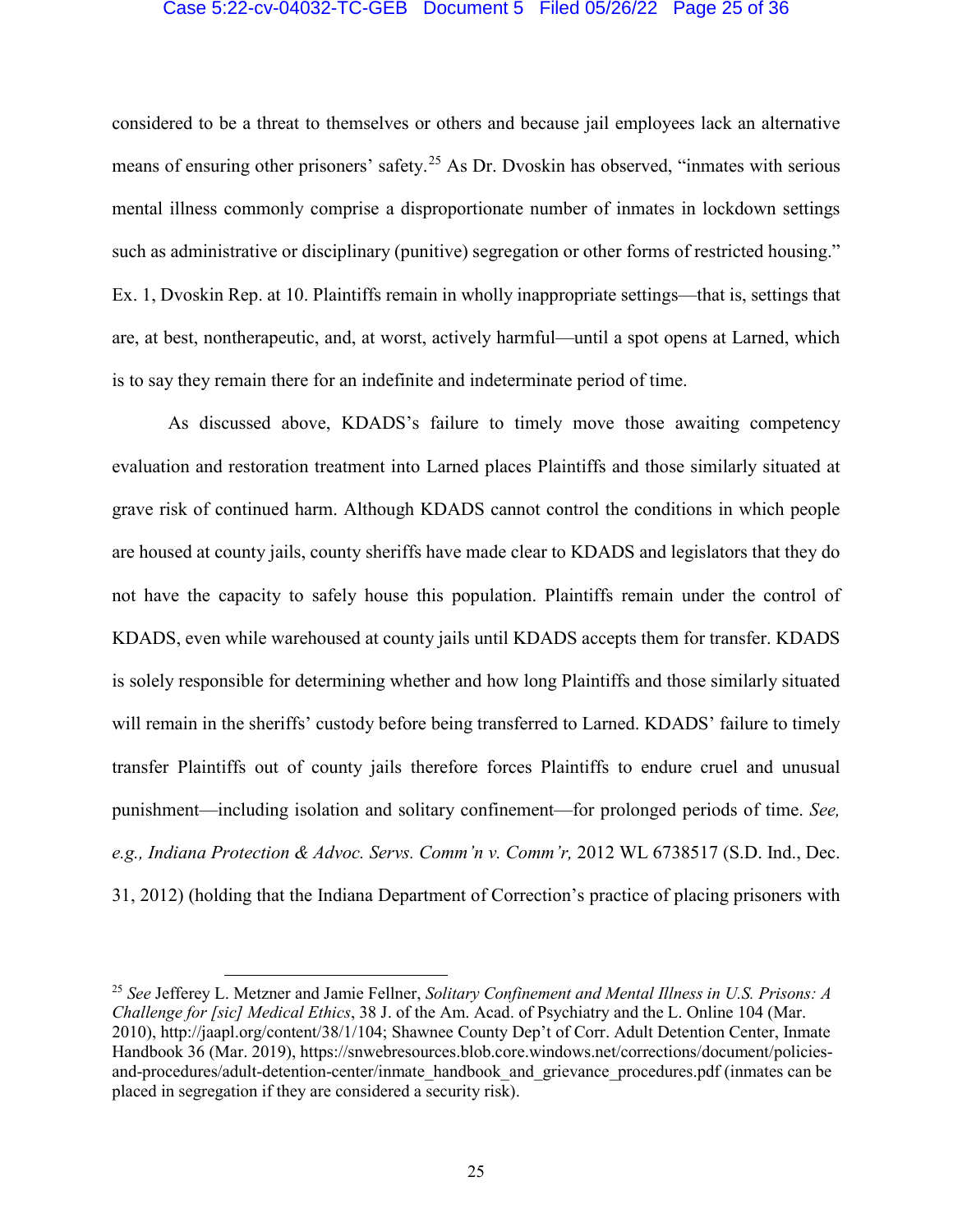#### Case 5:22-cv-04032-TC-GEB Document 5 Filed 05/26/22 Page 26 of 36

serious mental illness in segregation constituted cruel and unusual treatment in violation of the Eighth Amendment); *Jones 'El v. Berge*, 164 F. Supp. 2d 1096, 1101-02, 1125 (W.D. Wis. 2001) (granting a preliminary injunction requiring the removal of prisoners with serious mental illness from supermax prison); *Coleman v. Wilson*, 912 F. Supp. 1282, 1320-21 (E.D. Cal. 1995) ("defendants' present policies and practices with respect to housing of [prisoners with serious mental disorders] in administrative segregation and in segregated housing units violate the Eighth Amendment rights of class members"); *Ruiz v. Johnson*, 37 F. Supp. 2d 855, 915 (S.D. Tex. 1999), *rev'd on other grounds*, 243 F.3d 941 (5th Cir. 2001), *adhered to on remand*, 154 F. Supp. 2d 975 (S.D. Tex. 2001) ("Conditions in TDCJ-ID's administrative segregation units clearly violate constitutional standards when imposed on the subgroup of the plaintiffs' class made up of mentally-ill prisoners"); *Madrid v. Gomez*, 889 F. Supp. 1146, 1265-66 (N.D. Cal. 1995) (holding prisoners with mental illness or those at a high risk for suffering injury to mental health in "Security Housing Unit" is unconstitutional); *Casey v. Lewis*, 834 F. Supp. 1477, 1549-50 (D. Ariz. 1993) (finding Eighth Amendment violation when "[d]espite their knowledge of the harm to seriously mentally ill inmates, ADOC routinely assigns or transfers seriously mentally ill inmates to [segregation units]"); *Langley v. Coughlin*, 715 F. Supp. 522, 540 (S.D.N.Y. 1988) (holding that evidence of prison officials' failure to screen out from SHU "those individuals who, by virtue of their mental condition, are likely to be severely and adversely affected by placement there" states an Eighth Amendment claim).

Defendants' policy of operating a long waitlist for forensic bed space at Larned consigns Plaintiffs to county jails for periods of weeks, months, or even years. These jails are ill-equipped to safely house Plaintiffs for a significant period of time, often resulting in their placement in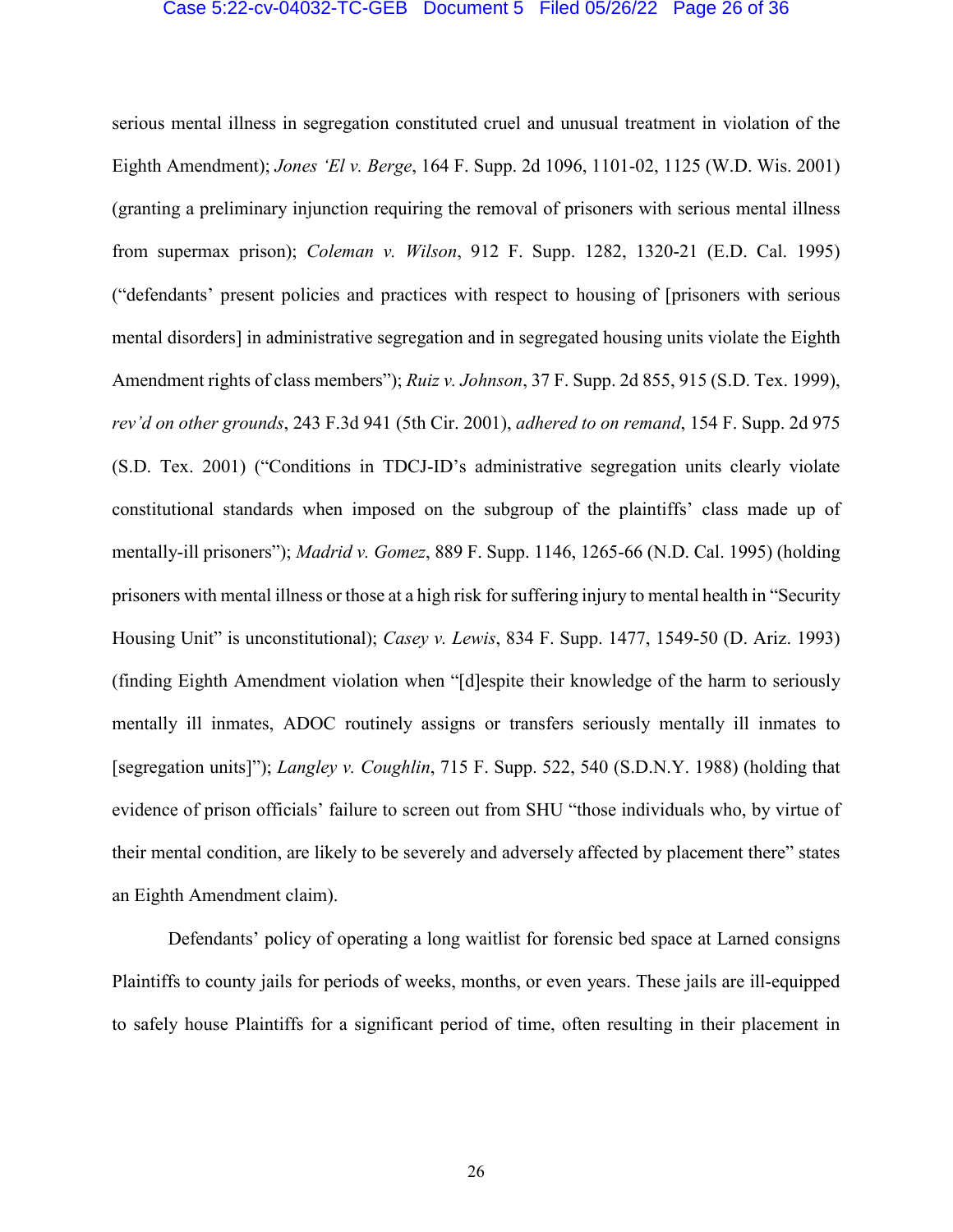## Case 5:22-cv-04032-TC-GEB Document 5 Filed 05/26/22 Page 27 of 36

solitary confinement, itself an unsafe form of confinement for Plaintiffs or, indeed, for anyone. <sup>[26](#page-26-0)</sup> In the words of Dr. Dvoskin, "there is virtual unanimity among experts that segregation should be avoided for any inmate or detainee who suffers from acute symptoms of serious mental illness such as severe depression or psychosis." Ex. 1, Dvoskin Rep. at 10. Moreover, Defendants are fully aware of the conditions of Plaintiffs' confinement as well as the significant toll that that confinement takes on their mental health.<sup>[27](#page-26-1)</sup> Nonetheless, Defendants continue to inadequately staff Larned, creating a waitlist that ensures exactly that result. They are fully aware of and culpable for this serious deprivation of a constitutional right. Defendants' conduct amounts to a violation of Plaintiffs' Fourteenth Amendment rights to be free from cruel and unusual punishment.

Second, Plaintiffs' Fourteenth Amendment rights are being violated in that they are being denied access to medically necessary psychological healthcare for the duration of the period they are detained in county jails. *Riddle v. Mondragon*, 83 F.3d 1197, 1202 (10th Cir. 1996) ("The states have a constitutional duty to provide necessary medical care to their inmates, including psychological or psychiatric care."). Defendants' duty to provide necessary psychological healthcare to incarcerated individuals extends to the Plaintiffs in this case, who require either

<span id="page-26-0"></span> <sup>26</sup> Jefferey L. Metzner and Jamie Fellner, *supra* n.25; National Alliance on Mental Illness (NAMI), *Solitary Confinement*, https://www.nami.org/Advocacy/Policy-Priorities/Stopping-Harmful-Practices/Solitary-Confinement ("Solitary confinement for people with serious mental illness: . . . [c]auses extreme suffering . . . [d]isrupts treatment . . . [c]auses or worsens symptoms such as depression, anxiety, and hallucinations . . . [i]mpedes rehabilitation, recovery, and community re-integration . . . [and] [c]auses adverse long-term consequences for cognitive and adaptive functioning.").

<span id="page-26-1"></span><sup>27</sup> *See* Jackson Overstreet, *61 Kansas sheriffs call for changes to Larned state hospital admin, process*, KAKE.com, Nov. 4, 2021, https://www.kake.com/story/45125959/61-kansas-sheriffs-call-for-changes-tolarned-state-hospital-admin-process; Jay Armbrister, Sheriff of Douglas County, Testimony on HB 2697 – concerning crimes, punishment and criminal procedure; relating to competency to stand trial; mobile competency evaluations, Feb. 16, 2022,

http://kslegislature.org/li/b2021\_22/committees/ctte\_h\_jud\_1/documents/testimony/20220217\_07.pdf ("I wrote to my local Representatives, Senators, as well as agency heads at the state level to bring my perspective to the front of their minds (hopefully).").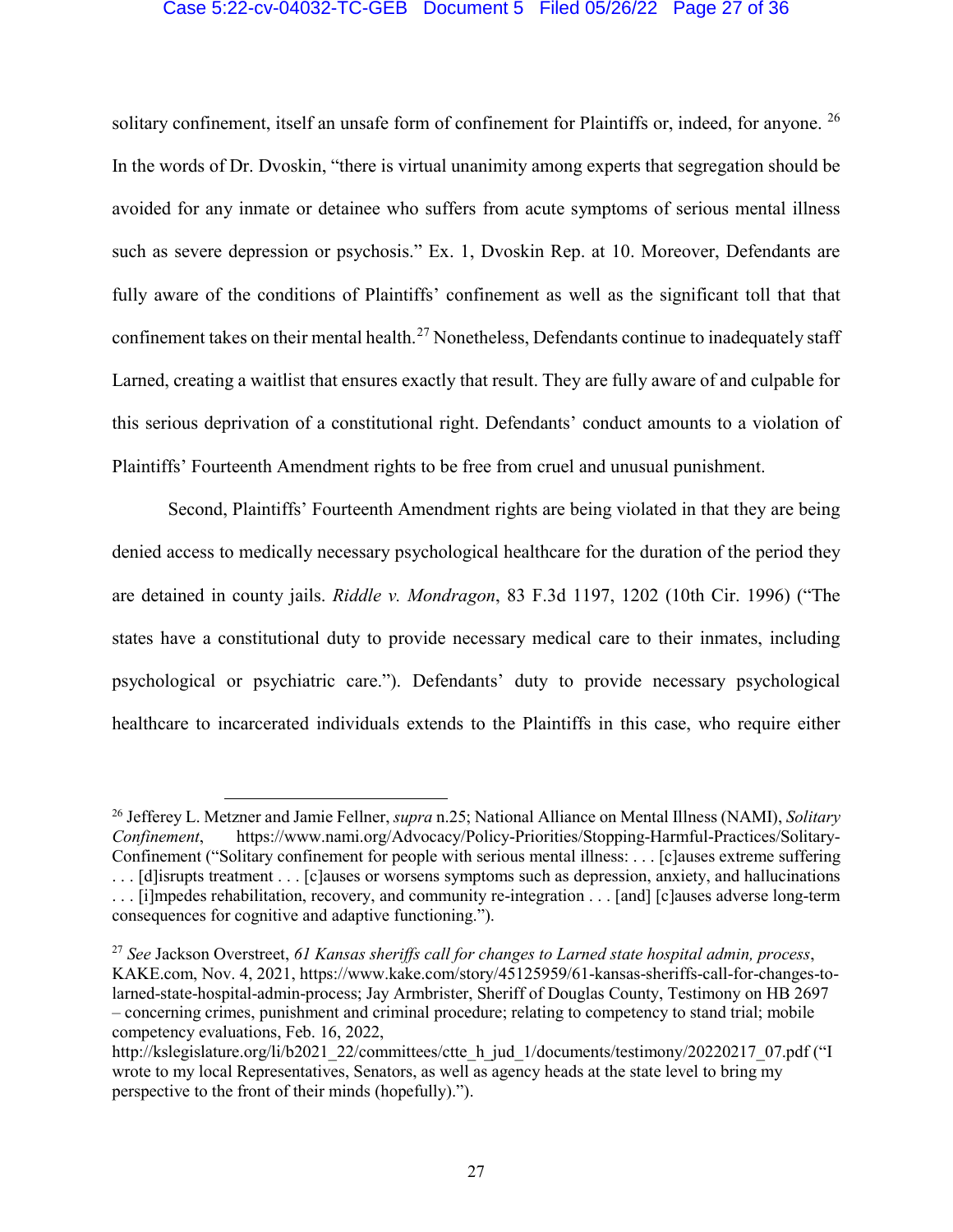#### Case 5:22-cv-04032-TC-GEB Document 5 Filed 05/26/22 Page 28 of 36

restorative mental health treatment or diagnostic attention from medical professionals before they can stand trial. The laws of Kansas place this responsibility squarely on Defendants, not on county jail employees. *See* K.S.A. §§ 22-3302, 22-3303. Any actual or suspected mental illness that could result in an individual being found incompetent to stand trial must, by necessity, be considered a serious medical condition for purposes of the Eighth Amendment. Thus, Plaintiffs are entitled to but not receiving—medical attention for the duration of their confinement in county jails. This amounts to a serious deprivation of their constitutional right to psychological medical care.

In his expert report, Dr. Dvoskin confirms that the "vast majority of jails lack adequate psychiatric, psychological, social work, and nursing services, thereby decreasing the likelihood that prescribed medications are appropriate, effective, and preferred by the patient." Ex. 1, Dvoskin Rep. at 9. He opines that few if any jails are able to create an environment "in which a detainee feels like a patient." *Id.* Given the shortcomings of county jails in Kansas—confirmed by the same sheriffs who administer those jails, *see supra* at 25-26—Plaintiffs are indisputably being deprived of the basic psychological medical care to which they are entitled.

As to the subjective prong of Plaintiffs' cruel and unusual punishment claim, "[d]eliberate indifference to serious medical needs is shown when prison officials have prevented an inmate from receiving recommended treatment or when an inmate is denied access to medical personnel capable of evaluating the need for treatment." *Ramos v. Lamm*, 639 F.2d 559, 575 (10th Cir. 1980). Here, the responsible officials in question—the Defendants—are indisputably denying Plaintiffs access to competency restoration treatment and competency evaluation by trained medical personnel by forcing them to wait in county jails for months until a bed opens up at Larned. Additionally, there is no doubt that Defendants are aware of this deprivation, given that a highranking KDADS official has testified to the Kansas State Legislature concerning this very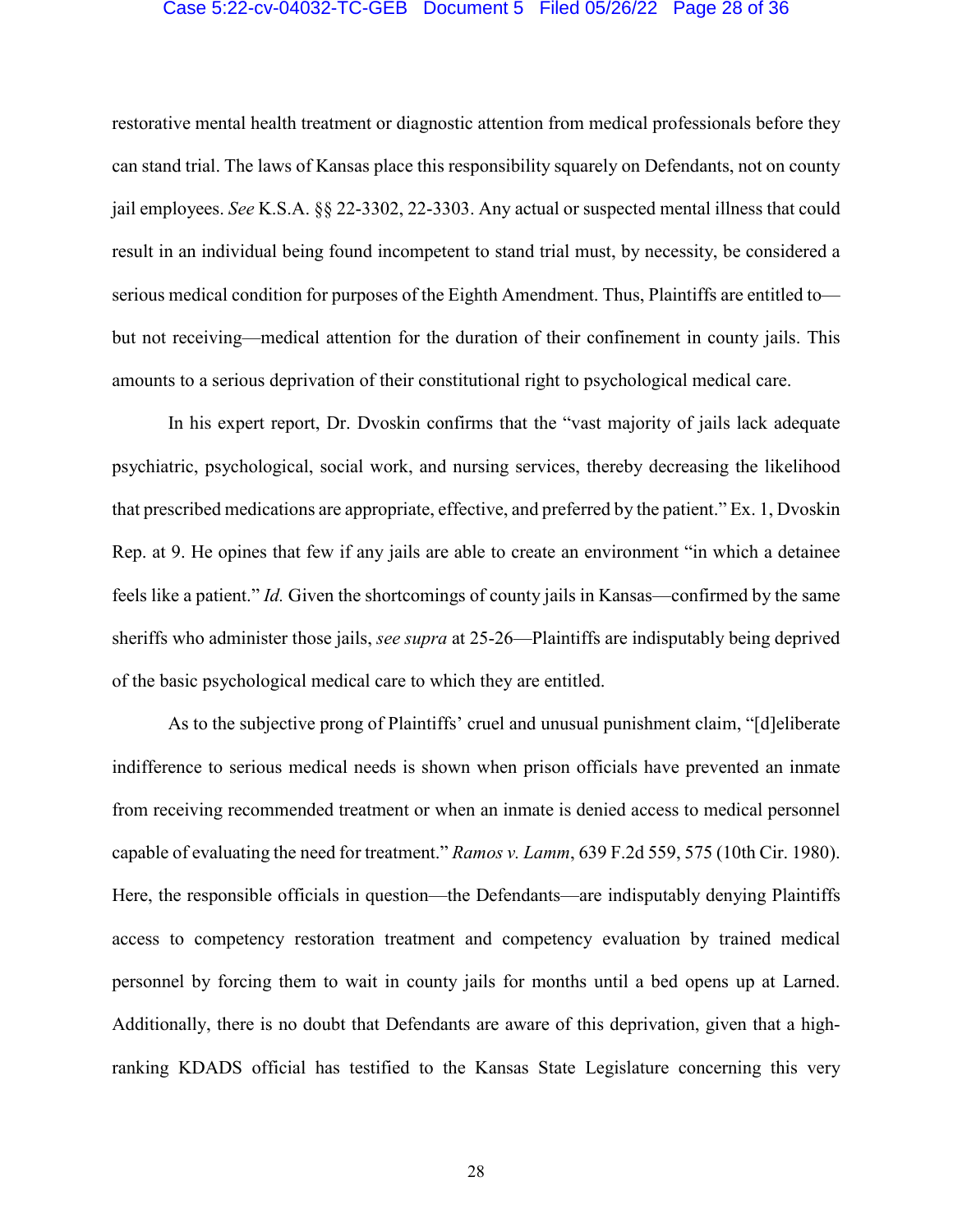### Case 5:22-cv-04032-TC-GEB Document 5 Filed 05/26/22 Page 29 of 36

problem.[28](#page-28-0) This fact alone shows deliberate indifference toward Plaintiffs' medical needs and a culpable state of mind insofar as Defendants were aware of facts from which the reasonable inference could be drawn that Plaintiffs were and are being deprived of their constitutional rights. Again, the facts of this case create a strong likelihood that Defendants are subjecting Plaintiffs to cruel and unusual punishment in violation of their Fourteenth Amendment rights. Because Plaintiffs have shown a strong likelihood of success on the merits of their Fourteenth Amendment claim, this factor cuts in favor of a preliminary injunction.

## **B. Plaintiffs will suffer irreparable injury absent a preliminary injunction.**

"When an alleged constitutional right is involved, most courts hold that no further showing of irreparable injury is necessary." *Kikumura v. Hurley*, 242 F.3d 950, 963 (10th Cir. 2001) (internal quotations omitted). *See also Adams v. Baker*, 919 F. Supp. 1496, 1505 (D. Kan. 1996) ("Where . . . allegations [of constitutional violations] are made, no further showing of irreparable harm is required."). Plaintiffs have alleged violations of their rights under the Fourteenth Amendment in that they are being denied their procedural and substantive due process rights and are being subjected to cruel and unusual punishment due to Defendants' actions. Because constitutional rights are central to this case, this factor weighs in favor of a preliminary injunction.

Aside from the irreparable injury that inherently results from constitutional harm, Plaintiffs' incarceration in county jails as a result of Defendants' unconstitutional conduct causes actual irreparable injury in that they are incarcerated. *See, e.g., United States v. Washington*, 549 F.3d 905, 917 & n.17 (3d Cir. 2008) ("potential for excess prison time" is irreparable harm); *United* 

<span id="page-28-0"></span> 28 *See* Scott Brunner, Deputy Secretary for Hospitals & Facilities KDADS, *Proponent Testimony HB 2697 – concerning crimes, punishment and criminal procedure; relating to competency to stand trial; mobile competency evaluations*, Feb. 17, 2022,

http://www.kslegislature.org/li/b2021\_22/committees/ctte\_h\_jud\_1/documents/testimony/20220217\_12.p df.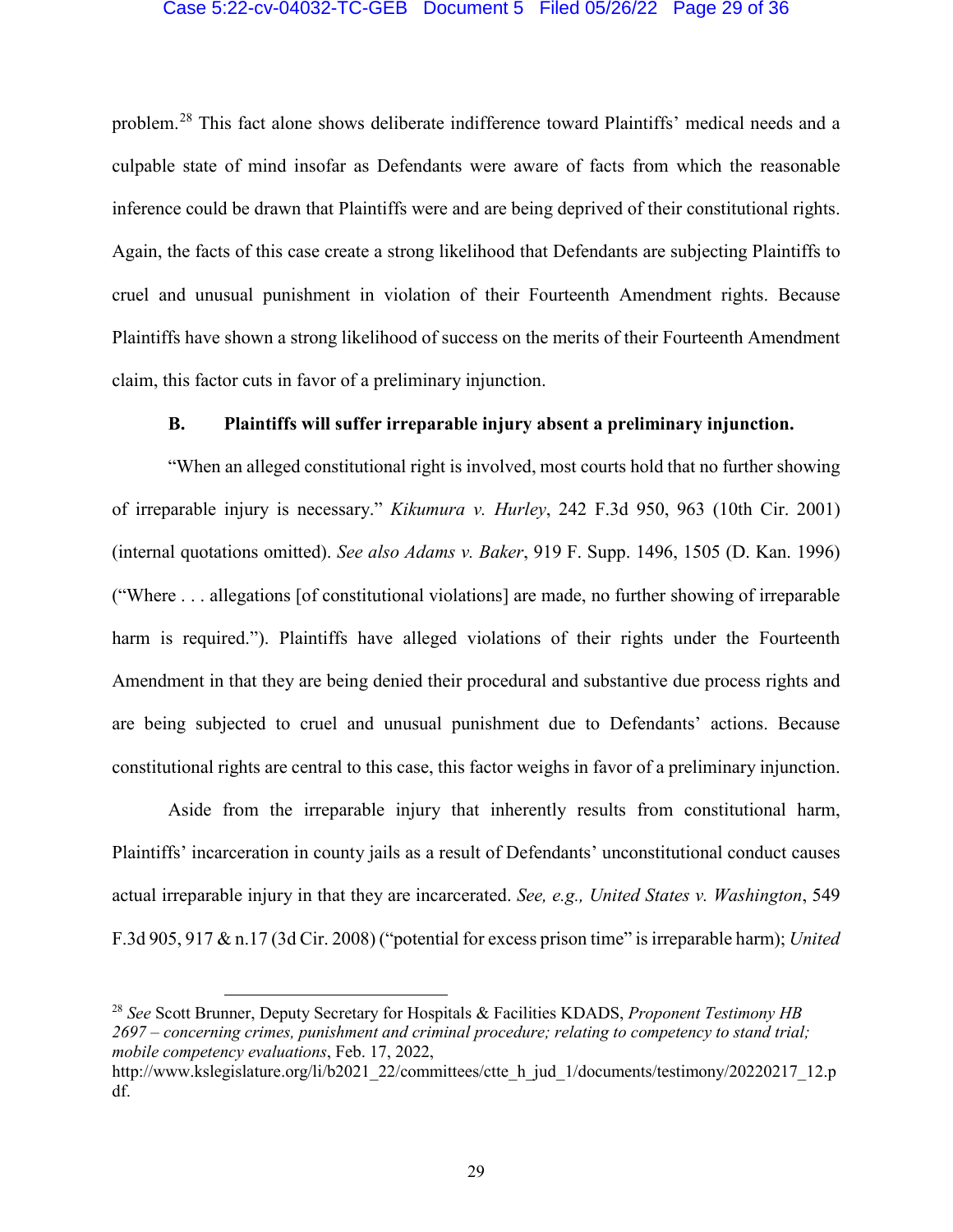#### Case 5:22-cv-04032-TC-GEB Document 5 Filed 05/26/22 Page 30 of 36

*States v. Bogle*, 855 F.2d 707, 710-11 (11th Cir. 1988) ("unnecessary deprivation of liberty clearly constitutes irreparable harm") (citation omitted); *Forchion v. Intensive Supervised Parole*, 240 F. Supp. 2d 302, 310 (D.N.J. 2003) (plaintiff's continued incarceration "is a harm which cannot be redressed following a trial."). Continued, unnecessary incarceration creates irreparable harm.

Finally, the prolonged incarceration of Plaintiffs in county jails constitutes an irreparable harm because it threatens to worsen their mental condition.<sup>[29](#page-29-0)</sup> For the reasons explained above, and as explained by Dr. Dvoskin in his expert report, "because the jail environment is so harmful for people with psychoses, the longer a person remains in jail, the longer it will take to restore them to competency and mental health." Ex. 1, Dvoskin Rep. at 11. Other courts have found the same: the prolonged incarceration of the mentally ill awaiting competency evaluation or competency restoration treatment causes them irreparable injury as they await mental health services. *See, e.g., Lynch v. Baxley*, 744 F.2d 1452, 1458 (11th Cir. 1984) ("Temporary confinement in jail is particularly harmful to those who are mentally ill."); *Advoc. Ctr. for Elderly & Disabled* 731 F. Supp. 2d at 625 ("In addition, plaintiffs have presented evidence that continued incarceration could exacerbate the Incompetent Detainees' mental conditions."); *Terry*, 232 F. Supp. 2d at 940-41 ("Dr. Ross testified that the mental health system at the ASH needed to change because mentally ill inmates are suffering and the delay in evaluation and/or treatment makes it more difficult to treat inmates once they are admitted to the hospital.").

To the extent that the prolonged detention of Plaintiffs and others similarly situated in county jails threatens to exacerbate their mental illnesses, they are suffering irreparable harm. For example, G.W. is unable to communicate with his attorney, and suffers from a variety of diagnoses, including unspecified schizophrenia and a psychotic disorder, yet has been waiting for restoration

<span id="page-29-0"></span> <sup>29</sup> *See* Katie Rose Quandt and Alexi Jones, *supra* n.10.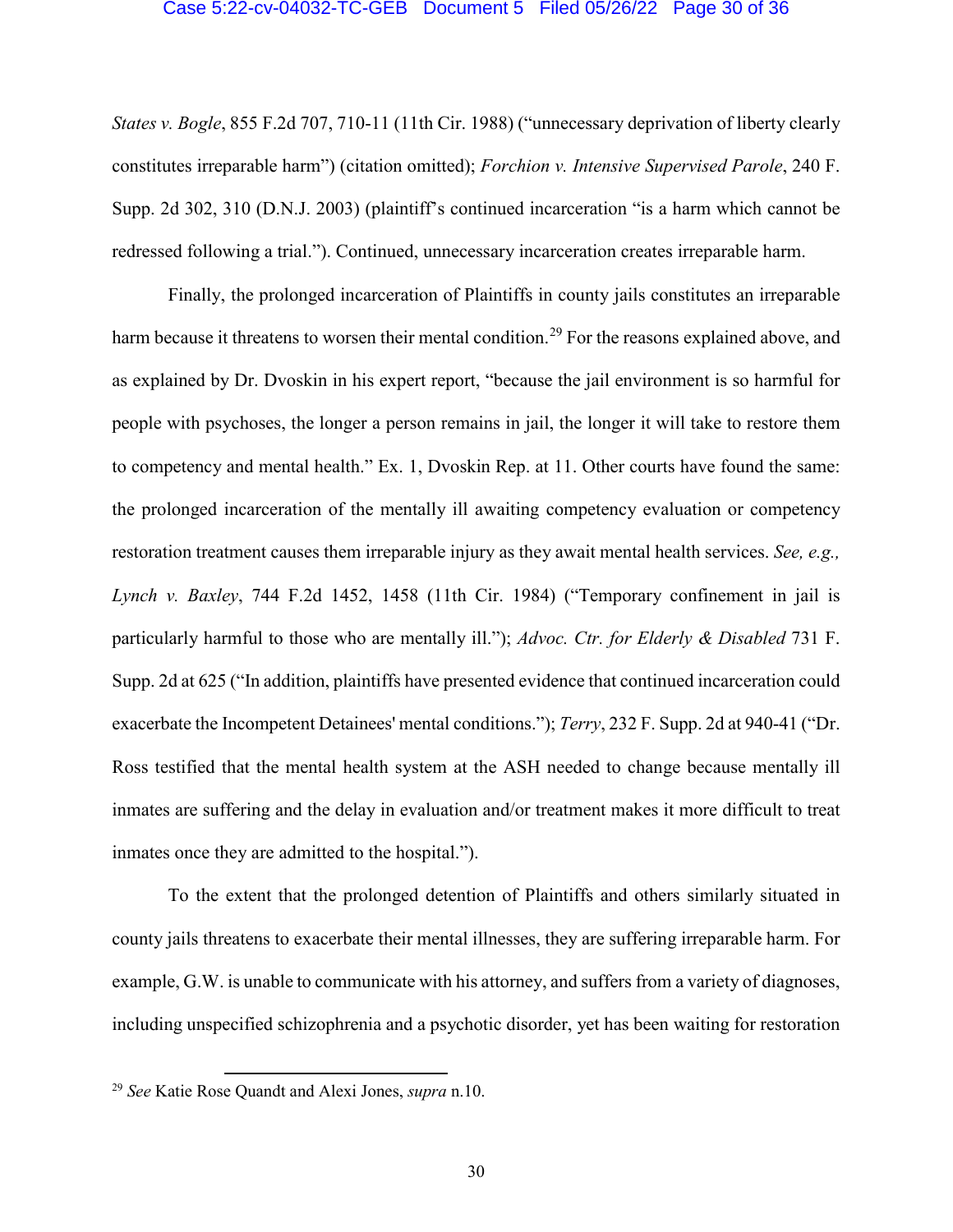#### Case 5:22-cv-04032-TC-GEB Document 5 Filed 05/26/22 Page 31 of 36

treatment since September 10, 2021. Ex. 6, Declaration of Jessica Glendening, ¶¶ 10-11. E.K. has refused all communication with his family and attorneys, which his mother attributes to his continuously declining mental state and the conditions in which he is currently confined. Ex. 3, Valachovic Decl., ¶ 8. L.P. continues to pick up new charges while incarcerated because of behaviors stemming from his mental illness, which is exacerbated by jail conditions. Ex. 2, Asher Decl., ¶ 7.

And even if Plaintiffs' mental illnesses are *not* being exacerbated by their detention in county jails, their lack of treatment needlessly prolongs their suffering, a constitutional harm in and of itself. Because there is a strong basis to believe that Plaintiffs are suffering irreparable harm while they remain incarcerated in jails due to Defendants' unconstitutional conduct, this factor heavily weighs in favor of a preliminary injunction.

## **C. The balance of harms tips in Plaintiffs' favor.**

This Court must balance the irreparable harms identified above against the burden that the preliminary injunction will cause Defendants. *Fish v. Kobach*, 840 F.3d 710, 754 (10th Cir. 2016). In the Tenth Circuit, when a preliminary injunction seeks to mandate action, rather than prohibit it, or change the status quo, the movant must make a "strong showing" that the balance of harm tilts in their favor. *Id.* at 724. The balance of harm in this case tilts decisively in Plaintiffs' favor. When a constitutional right is at issue, even a temporary loss of that right usually trumps any harm to the defendant. *Free the Nipple-Fort Collins v. City of Fort Collins, Colorado*, 916 F.3d 792, 806 (10th Cir. 2019) (citing 11A Charles A. Wright & Arthur R. Miller, Federal Practice & Procedure § 2948.2 & n.10 (3d ed. & Nov. 2018 update)). Plaintiffs' substantive and procedural due process rights as well as their right to be free from cruel and unusual punishment are at the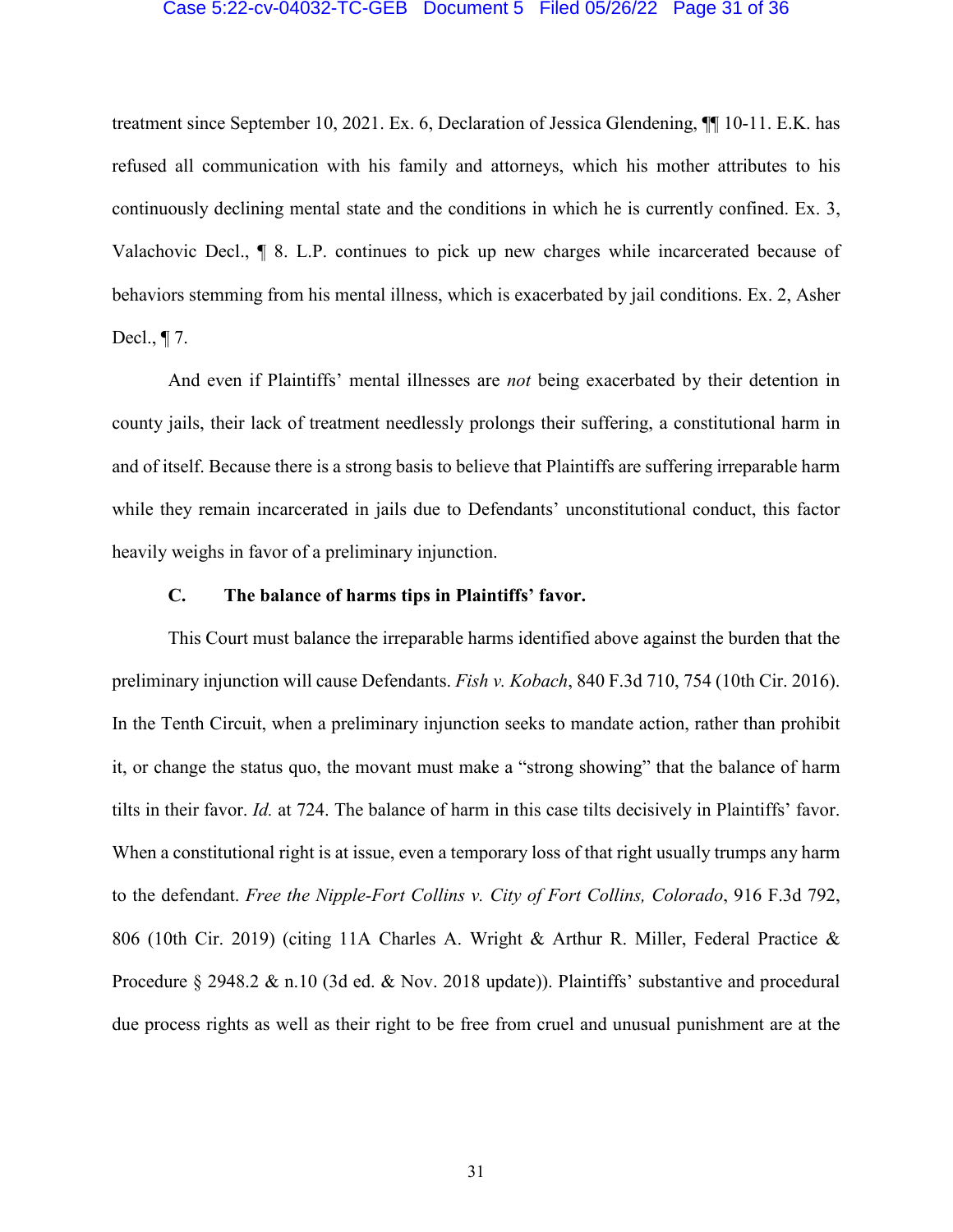#### Case 5:22-cv-04032-TC-GEB Document 5 Filed 05/26/22 Page 32 of 36

heart of this case. As such, Plaintiffs suffer and continue to suffer serious and, indeed, irreparable injury as a result of Defendants' waitlist.

By comparison, the harm to Defendants is minor. Defendants may need to expend additional funds to provide competency evaluations and restoration treatment in a constitutionally permissible amount of time. However, the Plaintiffs' "very liberty is at stake, and such a threatened harm outweighs the mere threat of monetary loss." *Westar Energy, Inc. v. Lake*, 552 F.3d 1215, 1226 (10th Cir. 2009); *see also Smith v. Sullivan*, 611 F.2d 1039, 1043-44 (5th Cir. 1980) ("It is well established that inadequate funding will not excuse the perpetuation of unconstitutional conditions of confinement."); *Ohlinger v. Watson*, 652 F.2d 775, 779 (9th Cir. 1980) ("Lack of funds, staff or facilities cannot justify the State's failure to provide [plaintiffs] with . . . treatment necessary."); *Advoc. Ctr. for Elderly & Disabled*, 731 F. Supp. 2d at 626 ("A state's constitutional duties toward those involuntarily confined in its facilities does not wax and wane based on the state budget.").

Because Plaintiffs have made a strong showing that the balance of harms tilts in their favor, this factor weighs in favor of a preliminary injunction.

## **D. A preliminary injunction serves the public interest.**

Finally, granting an injunction in this case will serve the public interest. The public interest is always served by an injunction that protects constitutional rights. *See Planned Parenthood of Kan., Inc. v. City of Wichita*, 729 F. Supp. 1282, 1292 (D. Kan. 1990) (public interest furthered by injunction that protected women's access to reproductive health care); *Free the Nipple*, 916 F.3d at 807 ("[I]t's always in the public interest to prevent the violation of a party's constitutional rights.") (internal citations and quotations marks omitted).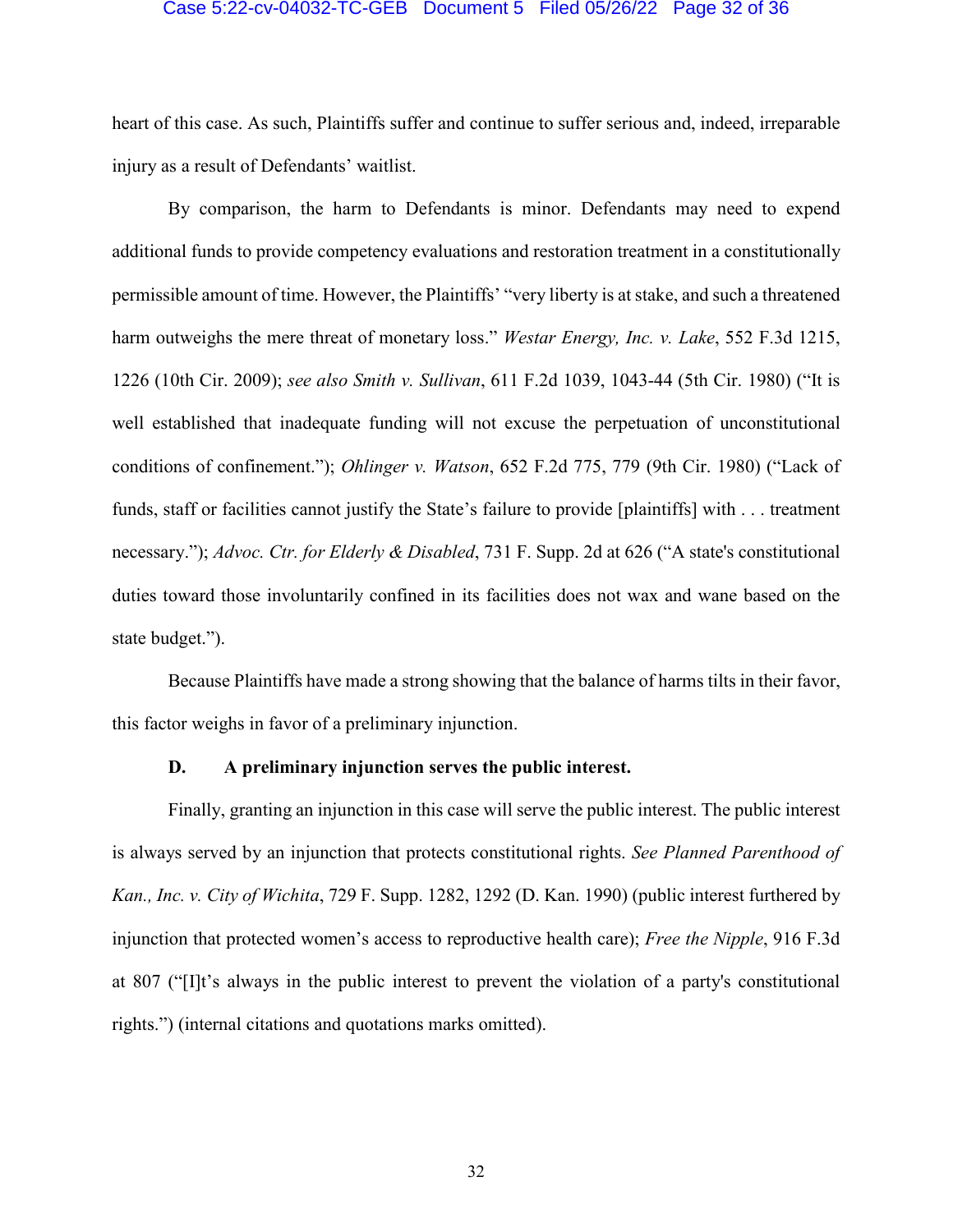### Case 5:22-cv-04032-TC-GEB Document 5 Filed 05/26/22 Page 33 of 36

In addition to furthering the public's inherent interest in protecting the constitutional rights of its fellow citizens, preliminary injunctive relief will also benefit the public by removing a significant burden from the sheriffs operating county jails across the state. Kansas sheriffs have explained that forcing them to house individuals awaiting competency evaluation or restoration at Larned for almost a year places a significant burden on their finite resources, limiting the services they can provide to other incarcerated Kansans.<sup>[30](#page-32-0)</sup> A preliminary injunction ordering Defendants to reduce wait times for incarcerated individuals awaiting a competency evaluation or competency restoration treatment would promote the efficient administration of Kansas county jails.

Here, the public interest, including the interests of the individuals incarcerated in county jails awaiting competency evaluations or competency restoration treatment and the interest of county jails across the state, will be furthered by a preliminary injunction. This factor cuts in favor of a preliminary injunction.

## **III. CONCLUSION**

For the foregoing reasons, Plaintiffs respectfully request that this Court grant Plaintiffs' Motion for Preliminary Injunction and issue a preliminary injunction requiring Defendants to reduce the amount of time Plaintiffs and others similarly situated wait for competency evaluations and competency restoration treatment to a constitutionally acceptable period.

Dated this  $\begin{bmatrix} 1 \end{bmatrix}$  day of May, 2022.

<span id="page-32-0"></span> 30 *See* Scott Brunner, Deputy Secretary for Hospitals & Facilities KDADS, *Proponent Testimony HB 2697 – concerning crimes, punishment and criminal procedure; relating to competency to stand trial; mobile competency evaluations*, Feb. 17, 2022, http://www.kslegislature.org/li/b2021\_22/ committees/ctte\_h\_jud\_1/misc\_documents/download\_testimony/ctte\_h\_jud\_1\_20220217\_12\_testimony.h\_ tml; Performance Audit Report, *supra* n.8 at 1, 29 ("A recent survey indicates many jails are not equipped to address the needs of individuals with mental health needs held in those jails;" "The 96 jails across the state are ultimately responsible for inmates' mental health needs while in jail, but jail staff do not have the expertise to provide necessary services.").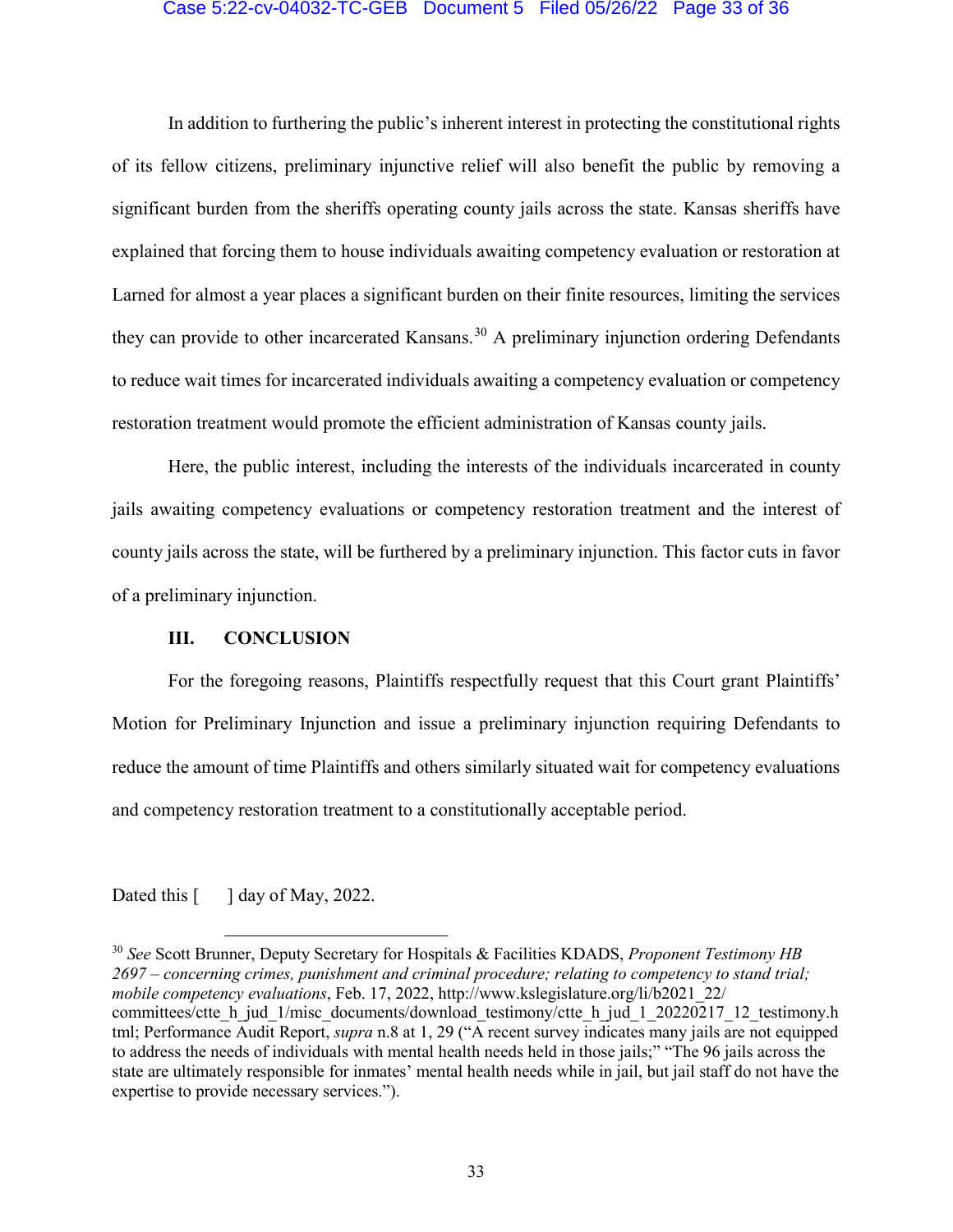Respectfully submitted,

## **AMERICAN CIVIL LIBERTIES UNION FOUNDATION OF KANSAS**

/s/ Sharon Brett Sharon Brett KS #28696 Joshua M. Pierson KS #29095 Kayla DeLoach KS #29242 Bria Nelson, KS #29046 6701 W 64th St. Suite 210 Overland Park, KS 66202 (913) 490-4100 [sbrett@aclukansas.org](mailto:sbrett@aclukansas.org) [jpierson@aclukansas.org](mailto:jpierson@aclukansas.org) [kdeloach@aclukansas.org](mailto:kdeloach@aclukansas.org) bnelson@aclukansas.org

# **NATIONAL POLICE ACCOUNTABILITY PROJECT OF NATIONAL LAWYERS GUILD**

/s/ Lauren Bonds Lauren Bonds KS #27807 1403 Southwest Boulevard Kansas City, Kansas 66103 (620) 664-8584  $\text{legal.npap}(\omega_{n}|\text{g.org})$ 

Keisha James \* (DC Bar #1658974) PO Box 56386 Washington, DC 20040 (202) 557-9791  $keisha,npap@nlg.org$ 

Eliana Machefsky \* (CA Bar #342736) 2111 San Pablo Avenue PO Box 2938 Berkeley, CA 94702 (314) 440-3505 fellow.npap $(\partial \ln q)$ .org

## **STINSON LLP**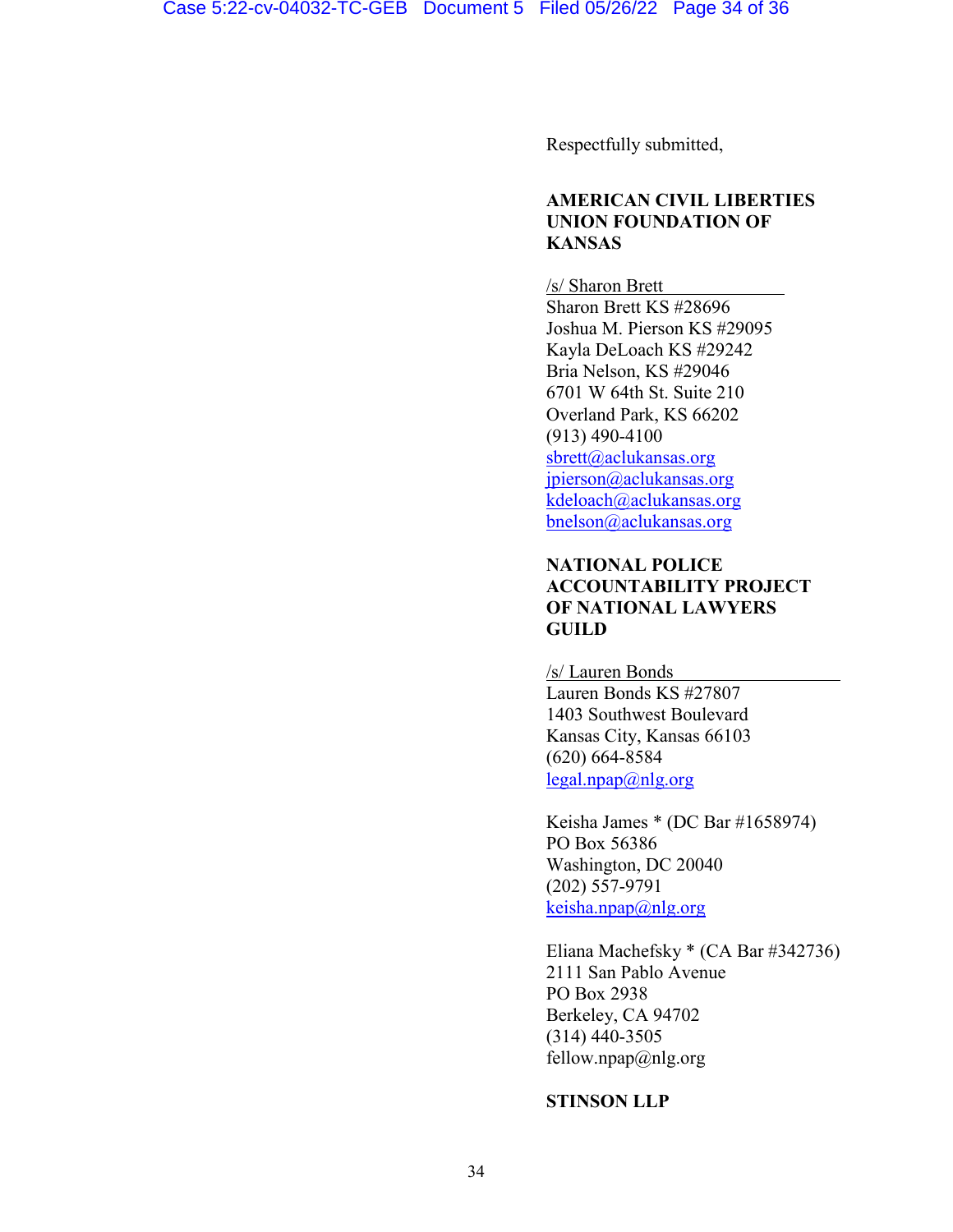/s/ Mark D. Hinderks

Mark D. Hinderks KS #27807 George F. Verschelden KS #21469 Benjamin Levin \* (MO Bar # 70196) 1201 Walnut Street, Suite 2900 Kansas City, MO 64106 (816) 691-2706 [mark.hinderks@stinson.com](mailto:mark.hinderks@stinson.com) [george.verschelden@stinson.com](mailto:george.verschelden@stinson.com) ben.levin@stinson.com

*\* Pro Hac Vice Application Forthcoming*

*Attorneys for Plaintiffs*